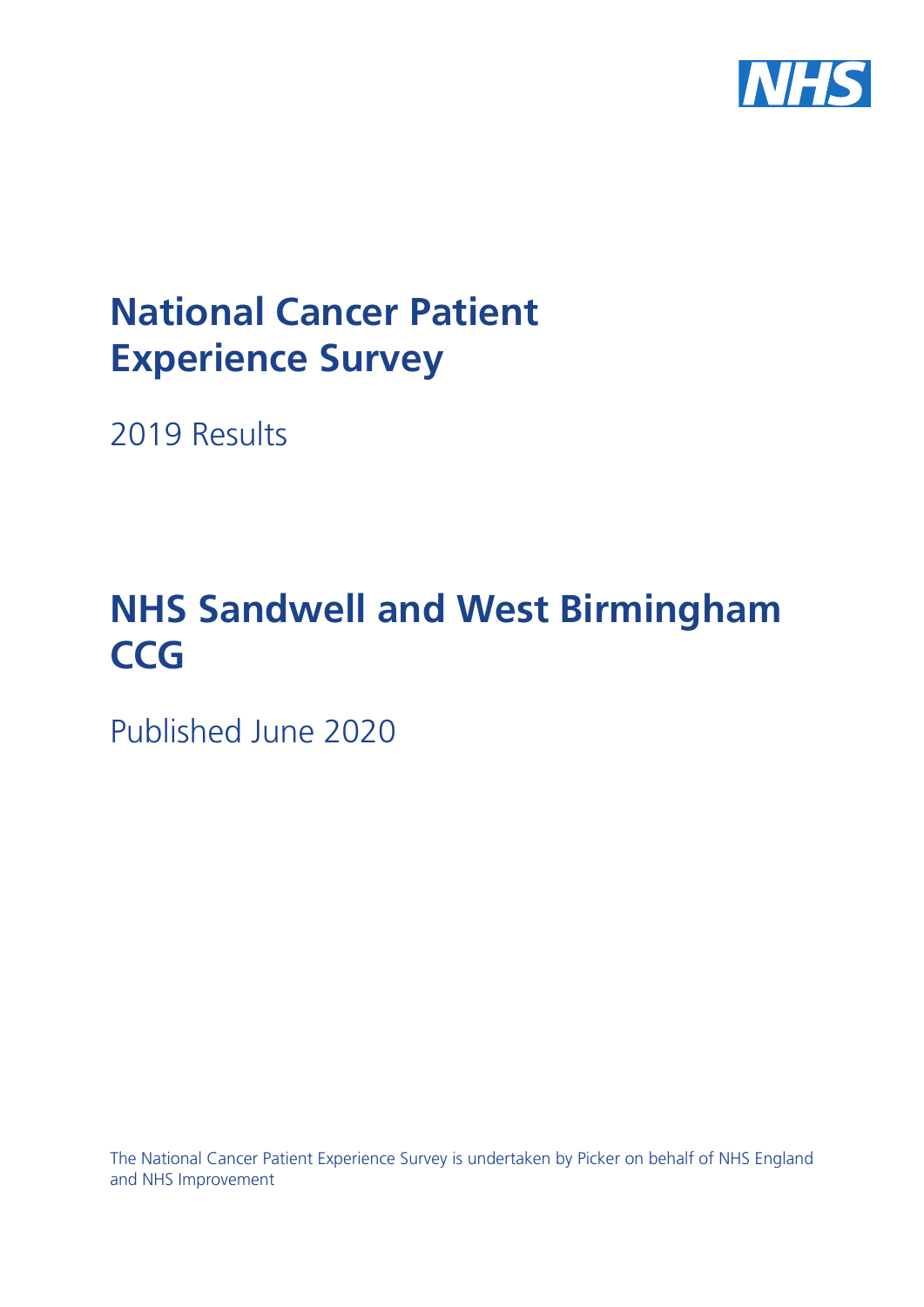# **Executive Summary** Case Mix Adjusted scores

### **Cancer Dashboard Questions**

The following seven questions are included in phase 1 of the Cancer Dashboard developed by Public Health England and NHS England:

Q61. Patient's average rating of care scored from very poor to very good

| $\Omega$ | $\overline{2}$                                                | 3 | 5 | 6 | $\overline{7}$ | 8   | 9 | 10                                                                                            |
|----------|---------------------------------------------------------------|---|---|---|----------------|-----|---|-----------------------------------------------------------------------------------------------|
|          |                                                               |   |   |   |                | 8.6 |   |                                                                                               |
|          |                                                               |   |   |   |                |     |   | Q18. Patient definitely involved as much as they wanted in decisions about care and treatment |
| 89%      |                                                               |   |   |   |                |     |   | Q19. Patient given the name of a CNS who would support them through their treatment           |
|          | Q20. Patient found it very or quite easy to contact their CNS |   |   |   |                |     |   |                                                                                               |
| 82%      |                                                               |   |   |   |                |     |   | Q39. Patient always felt they were treated with respect and dignity while in hospital         |
|          | leaving hospital                                              |   |   |   |                |     |   | Q41. Hospital staff told patient who to contact if worried about condition or treatment after |
| 53%      | treatment                                                     |   |   |   |                |     |   | Q55. General practice staff definitely did everything they could to support patient during    |

### **Questions Outside Expected Range**

|                                                                                                |            | Case Mix Adjusted Scores   |                            |                   |
|------------------------------------------------------------------------------------------------|------------|----------------------------|----------------------------|-------------------|
|                                                                                                | 2019 Score | Lower<br>Expected<br>Range | Upper<br>Expected<br>Range | National<br>Score |
| Q10. Patient told they could bring a family member or friend when first told they had cancer   | 84%        | 71%                        | 83%                        | 77%               |
| Q60. Someone discussed with patient whether they would like to take part in cancer<br>research | 40%        | 21%                        | 40%                        | 30%               |

|                                                                                              |            | Case Mix Adjusted Scores   |                            |                   |
|----------------------------------------------------------------------------------------------|------------|----------------------------|----------------------------|-------------------|
|                                                                                              | 2019 Score | Lower<br>Expected<br>Range | Upper<br>Expected<br>Range | National<br>Score |
| O39. Patient always felt they were treated with respect and dignity while in hospital        | 82%        | 82%                        | 93%                        | 88%               |
| O52. Patient definitely given enough support from health or social services during treatment | 42%        | 43%                        | 62%                        | 52%               |
| O53. Patient definitely given enough support from health or social services after treatment  | 33%        | 35%                        | 55%                        | 45%               |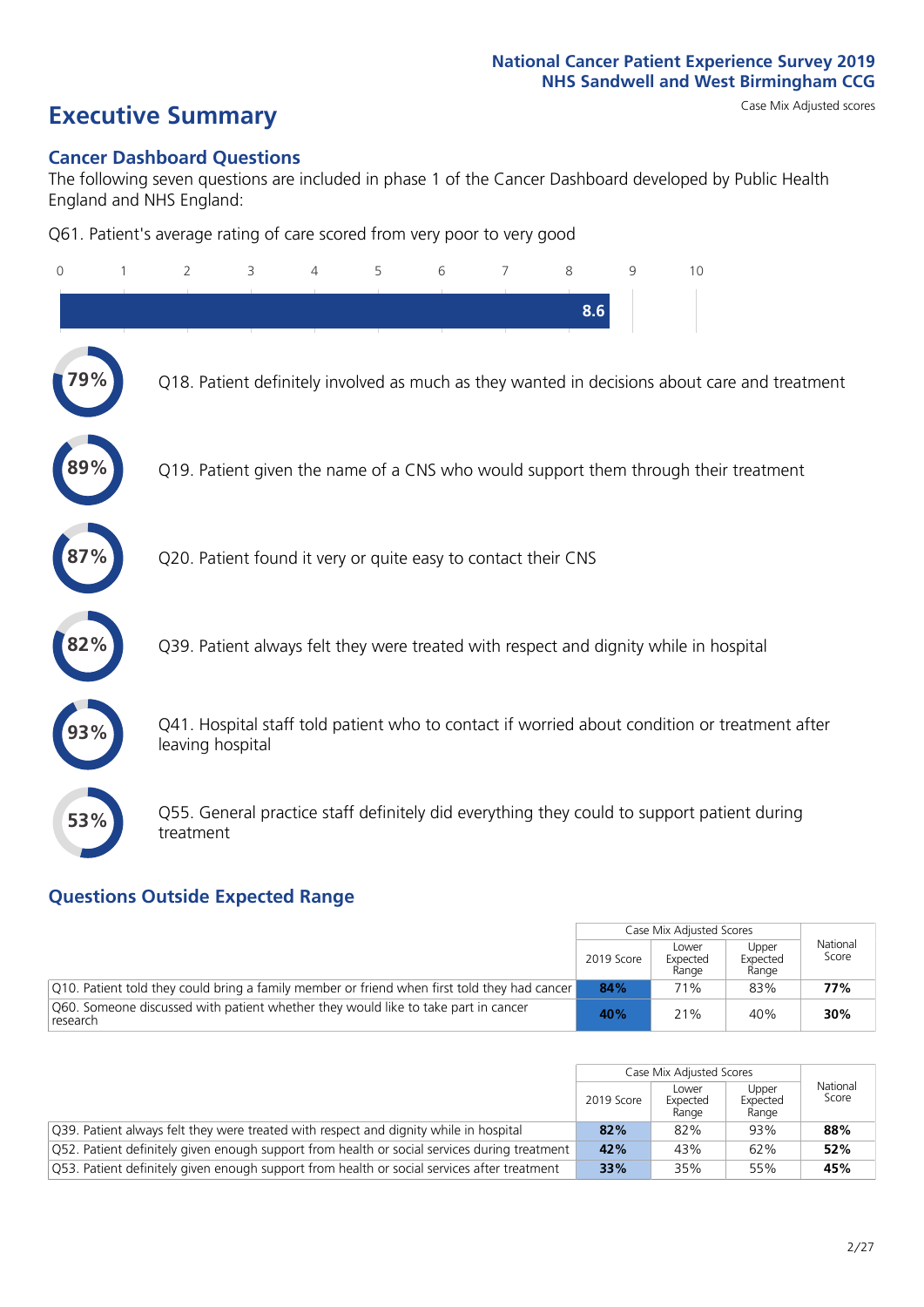### **Introduction**

The National Cancer Patient Experience Survey 2019 is the ninth iteration of the survey first undertaken in 2010. It has been designed to monitor national progress on cancer care; to provide information to drive local quality improvements; to assist commissioners and providers of cancer care; and to inform the work of the various charities and stakeholder groups supporting cancer patients.

The survey was overseen by a national Cancer Patient Experience Advisory Group. This Advisory Group set the principles and objectives of the survey programme and guided questionnaire development. The survey was commissioned and managed by NHS England. The survey provider, Picker, is responsible for designing, running and analysing the survey.

The 2019 survey involved 143 NHS Trusts. Out of 111,366 people, 67,858 people responded to the survey, yielding a response rate of 61%.

## **Methodology**

### **Eligibility, eldwork and survey methods**

The sample for the survey included all adult (aged 16 and over) NHS patients, with a confirmed primary diagnosis of cancer, discharged from an NHS Trust after an inpatient episode or day case attendance for cancer related treatment in the months of April, May and June 2019. The fieldwork for the survey was undertaken between December 2019 and March 2020.

As in the previous four years, the survey used a mixed mode methodology. Questionnaires were sent by post, with two reminders where necessary, but also included an option to complete the questionnaire online. A Freephone helpline and email was available for respondents to opt out, ask questions about the survey, enable them to complete their questionnaire over the phone and provide access to a translation and interpreting facility for those whose first language was not English.

### **Case-mix adjustment**

Both unadjusted and adjusted scores are presented in this report. Case-mix adjusted scores allows us to account for the impact that differing patient populations might have on results. By using the case-mix adjusted estimates we can obtain a greater understanding of how a CCG is performing given their patient population. The factors taken into account in this case-mix adjustment are gender, age, ethnic group, deprivation, and tumour group.

### **Scoring methodology**

Fifty-two questions from the questionnaire are scored as these questions relate directly to patient experience. For all but one question (Q61), scores are presented as the percentage of positive responses out of all scored responses. For Q61, respondents rate their overall care on a scale of 0 to 10, of which the average was calculated for this question's presented score. The percentages in this report have been rounded to the nearest percentage point. Therefore, in some cases the figures do not appear to add up to 100%.

### **Statistical significance**

In the reporting of 2019 results, appropriate statistical tests have been undertaken to identify unadjusted scores for which the change over time is 'statistically significant'. Thirty-seven scored questions in 2019 have been compared with those of 2018 and a statistically significant change between the two years has been reported where identified.

For the scored questions that are comparable beyond 2018, statistically significant change over the five years has also been reported where identified. A statistically significant difference means that the change in the result is very unlikely to have occurred by sampling variation.

### **Suppression**

### **Question-level suppression**

For scores where the base size per question is  $<$ 21, the score will be suppressed and replaced with an asterisk (\*). The base size will include neutral response options.

### **Double suppression**

If any group within a particular sub-group breakdown (such as the tumour group breakdown) has <21 responses, then the figure for this particular group is suppressed and replaced with an asterisk (\*). If there is only one group within the sub-group breakdown that has <21 respondents, and is therefore suppressed, the group with the next lowest number of respondents is also supressed and replaced with an asterisk (\*) (regardless if it is greater than or less than 21).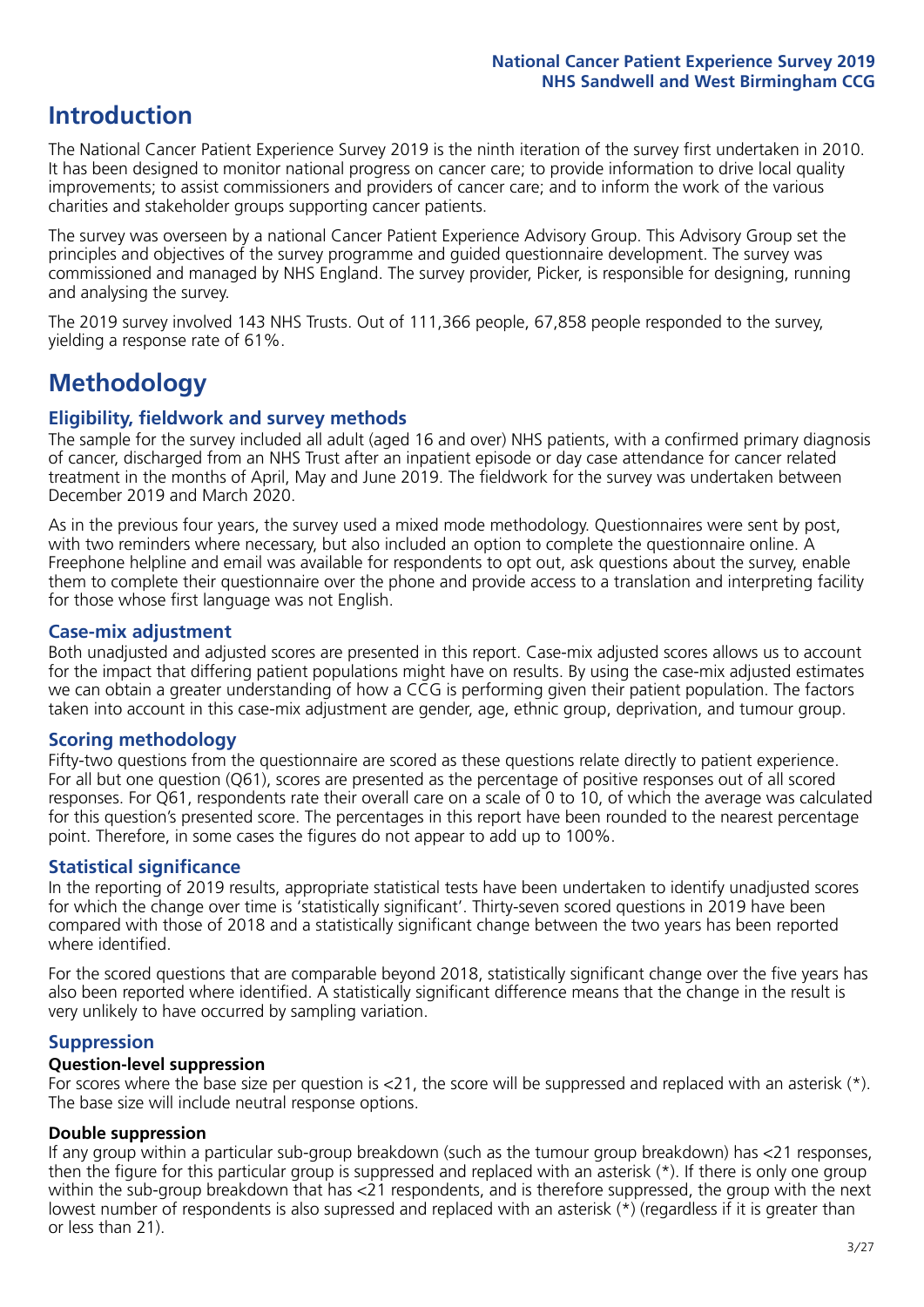### **Understanding the results**

This report shows how this CCG scored for each question in the survey, compared with national results and previous year's results. It is aimed at helping individual CCGs to understand their performance and identify areas for local improvement. Below is a description of the type of results presented within this report and how to understand them.

### **Expected range charts**

The expected range charts in this report show a bar with the lowest and highest score received for each question nationally. Within this bar, an expected range is given (in grey) and a black diamond represents the actual score for this CCG.

CCGs whose score is above the upper limit of the expected range (in the dark blue) are positive outliers, with a score statistically significantly higher than the national mean. This indicates that the CCG performs better than what CCGs of the same size and demographics are expected to perform. The opposite is true if the score is below the lower limit of the expected range (in the light blue); these are negative outliers. For scores within the expected range (in the grey), the score is what we would expect given the CCG's size and demographics.

### **Comparability tables**

The comparability tables show the 2018 and 2019 unadjusted scores for this CCG for each scored question. If there is a significant change from 2018 and 2019 or overall from 2015 to 2019, an arrow will be presented for the direction of change. The adjusted 2019 score will also be presented for each scored question along with the lower and upper expected range and national score. Scores above the upper limit of the expected range will be highlighted dark blue, scores below the lower limit of the expected range will be highlighted light blue, and scores within the lower and upper limit of the expected ranges will be highlighted grey.

### **Tumour type tables**

The tumour type tables show the unadjusted scores for each scored question for each of the 13 tumour groups. The national score for that tumour group is also shown. Unadjusted scores for the same tumour type across different CCGs may not be comparable, as they do not account for the impact that differing patient populations might have on results. Central nervous system is abbreviated as 'CNS' and lower gastrointestinal tract is abbreviated as 'LGT' throughout this report.

### **Year on year charts**

The year on year charts show five columns representing the unadjusted scores of the last five years (2015, 2016, 2017, 2018 and 2019) for each scored question.

### **Notes on specific questions**

Following the development phase of the 2019 survey, several changes were made to the questionnaire. Six scored questions were amended (Q5, Q18, Q30, Q35, Q56 and Q60) and one non-scored question (Q29) was amended that impacted the comparability of questions Q30 to Q41. Of all questions changed or impacted by change, only Q60 is presented with historical comparisons; though the results should be interpreted with caution.

### **Unadjusted data and case-mix adjusted data**

Unadjusted data should be used to see the actual responses from patients relating to the CCG. Case-mix adjusted data, together with expected ranges, should be used to understand whether the results are significantly higher or lower than national results taking account of the patient mix.

### **Further information**

This research was carried out in accordance with the international standard for organisations conducting social research (accreditation to ISO20252:2012; certificate number GB08/74322). The 2019 survey data has been produced and published in line with the Code of Practice for Official Statistics.

For more information on the methodology, please see the Technical Document. It can be viewed along with the 2019 questionnaire and survey quidance on the website at [www.ncpes.co.uk](https://www.ncpes.co.uk/supporting-documents). For all other outputs at National, Trust, CCG and Cancer Alliance level, please see the PDF reports, Excel tables and dashboards at [www.ncpes.co.uk.](https://www.ncpes.co.uk/current-results)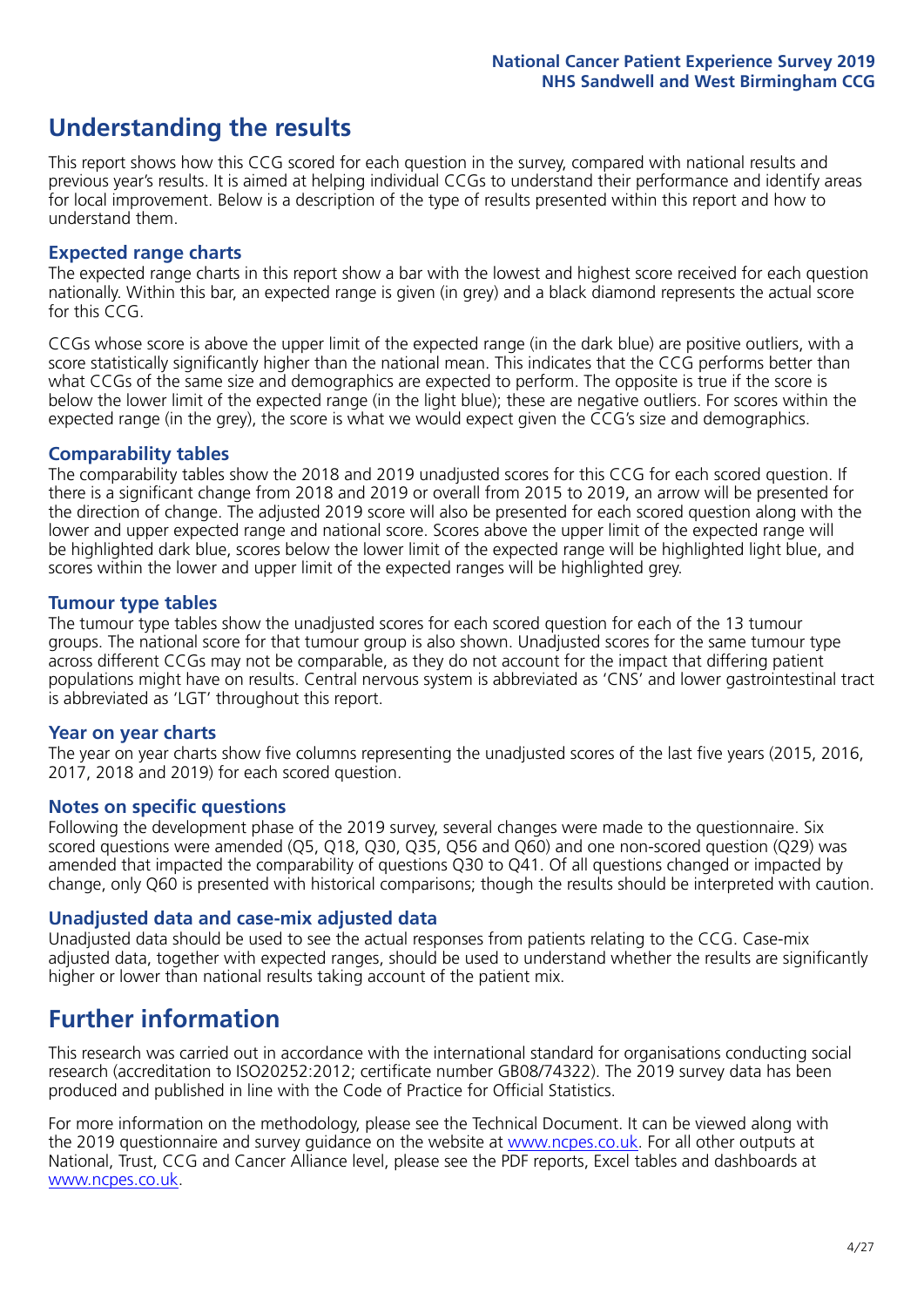### **Response Rate**

### **Overall Response Rate**

265 patients responded out of a total of 518 patients, resulting in a response rate of 51%.

|          | Sample Size | Adjusted<br>Sample | Completed | Response Rate |
|----------|-------------|--------------------|-----------|---------------|
| CCG      | 549         | 518                | 265       | 51%           |
| National | 119,855     | 111.366            | 67,858    | 61%           |

### **Respondents by Survey Type**

|                            | Number of<br>Respondents |
|----------------------------|--------------------------|
| Online                     | 19                       |
| Paper                      | 246                      |
| Phone                      | Ω                        |
| <b>Translation Service</b> |                          |

### **Respondents by Tumour Group**

|                      | Number of<br>Respondents |
|----------------------|--------------------------|
| Brain / CNS          | ∩                        |
| <b>Breast</b>        | 59                       |
| Colorectal / LGT     | 39                       |
| Gynaecological       | 10                       |
| Haematological       | 59                       |
| <b>Head and Neck</b> | 6                        |
| Lung                 | 11                       |
| Prostate             | 17                       |
| Sarcoma              | Ω                        |
| Skin                 | 6                        |
| Upper Gastro         | 12                       |
| Urological           | 23                       |
| Other                | 23                       |

### **Respondents by Age and Gender**

Respondents year of birth has been used to determine age. This information has been amalgamated into 8 age bands. The age and gender distribution for the CCG was as follows:

|        | Age 16-24 | Age 25-34 | Age 35-44 | Age 45-54 | Age 55-64 | Age 65-74 | Age 75-84 | Age 85+ | Total |
|--------|-----------|-----------|-----------|-----------|-----------|-----------|-----------|---------|-------|
| Male   |           |           |           |           | 23        | 46        | 35        |         | 122   |
| Female |           |           |           | 16        | 37        | 37        | 34        | 10      | 143   |
| Total  |           |           |           | 25        | 60        | 83        | 69        |         | 265   |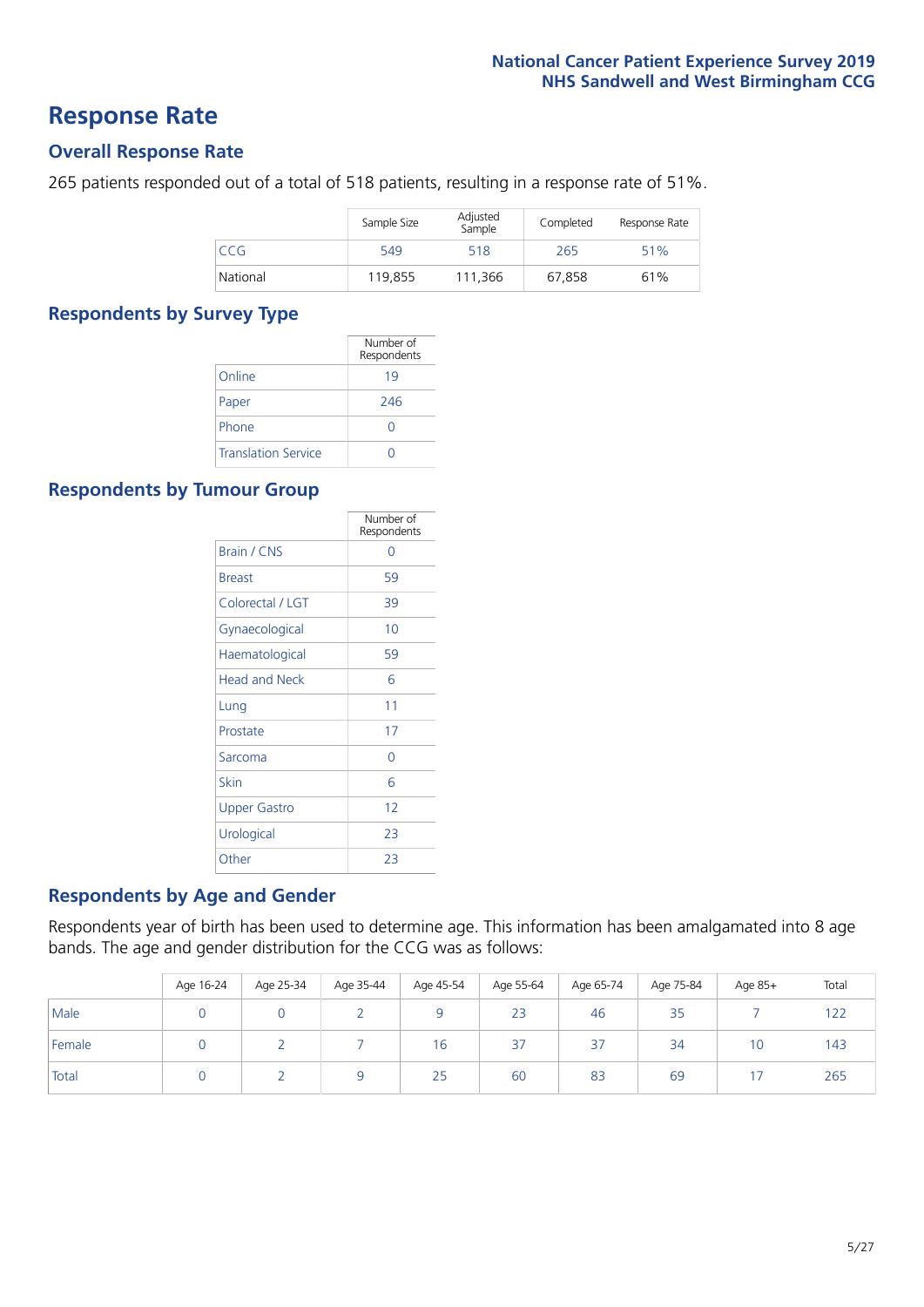# **Expected Range Charts**

| Lower Expected Range<br>Average                                                                         |    |     |     |     | Upper Expected Range |     |     |     | Case Mix Adjusted Score |     |          |
|---------------------------------------------------------------------------------------------------------|----|-----|-----|-----|----------------------|-----|-----|-----|-------------------------|-----|----------|
| <b>SEEING YOUR GP</b>                                                                                   | 0% | 10% | 20% | 30% | 40%                  | 50% | 60% | 70% | 80%<br>80%              |     | 90% 100% |
| Q1. Saw GP once or twice before being told they needed to go to<br>hospital                             |    |     |     |     |                      |     |     |     |                         | 86% |          |
| Q2. Patient thought they were seen as soon as necessary                                                 |    |     |     |     |                      |     |     |     |                         |     |          |
| <b>DIAGNOSTIC TESTS</b>                                                                                 | 0% | 10% | 20% | 30% | 40%                  | 50% | 60% | 70% | 80%                     |     | 90% 100% |
| Q5. Received all the information needed about the test                                                  |    |     |     |     |                      |     |     |     |                         |     | 95%      |
| Q6. The length of time waiting for the test to be done was about<br>right                               |    |     |     |     |                      |     |     |     |                         | 90% |          |
| Q7. Test results explained in completely understandable way                                             |    |     |     |     |                      |     |     |     | 84%                     |     |          |
| <b>FINDING OUT WHAT WAS WRONG WITH YOU</b>                                                              | 0% | 10% | 20% | 30% | 40%                  | 50% | 60% | 70% | 80%                     |     | 90% 100% |
| Q10. Patient told they could bring a family member or friend when<br>first told they had cancer         |    |     |     |     |                      |     |     |     | 84%                     |     |          |
| Q11. Patient felt they were told sensitively that they had cancer                                       |    |     |     |     |                      |     |     |     | 83%                     |     |          |
| Q12. Patient completely understood the explanation of what was<br>wrong                                 |    |     |     |     |                      |     |     | 70% |                         |     |          |
| Q13. Patient given easy to understand written information about<br>the type of cancer they had          |    |     |     |     |                      |     |     |     | 77%                     |     |          |
| <b>DECIDING THE BEST TREATMENT FOR YOU</b>                                                              | 0% | 10% | 20% | 30% | 40%                  | 50% | 60% | 70% | 80%                     |     | 90% 100% |
| Q14. Patient felt that treatment options were completely explained                                      |    |     |     |     |                      |     |     |     | 83%                     |     |          |
| Q15. Patient felt possible side effects were definitely explained in<br>an understandable way           |    |     |     |     |                      |     |     | 74% |                         |     |          |
| Q16. Patient definitely given practical advice and support in dealing<br>with side effects of treatment |    |     |     |     |                      |     | 64% |     |                         |     |          |
| Q17. Patient definitely told about side effects that could affect<br>them in the future                 |    |     |     |     |                      |     | 55% |     |                         |     |          |
| Q18. Patient definitely involved as much as they wanted in<br>decisions about care and treatment        |    |     |     |     |                      |     |     |     | 79%                     |     |          |
| <b>CLINICAL NURSE SPECIALIST (CNS)</b>                                                                  | 0% | 10% | 20% | 30% | 40%                  | 50% | 60% | 70% | 80%                     |     | 90% 100% |
| Q19. Patient given the name of a CNS who would support them<br>through their treatment                  |    |     |     |     |                      |     |     |     |                         | 89% |          |
| Q20. Patient found it very or quite easy to contact their CNS                                           |    |     |     |     |                      |     |     |     |                         | 87% |          |
| Q21. Patient got understandable answers to important questions<br>all or most of the time               |    |     |     |     |                      |     |     |     |                         | 88% |          |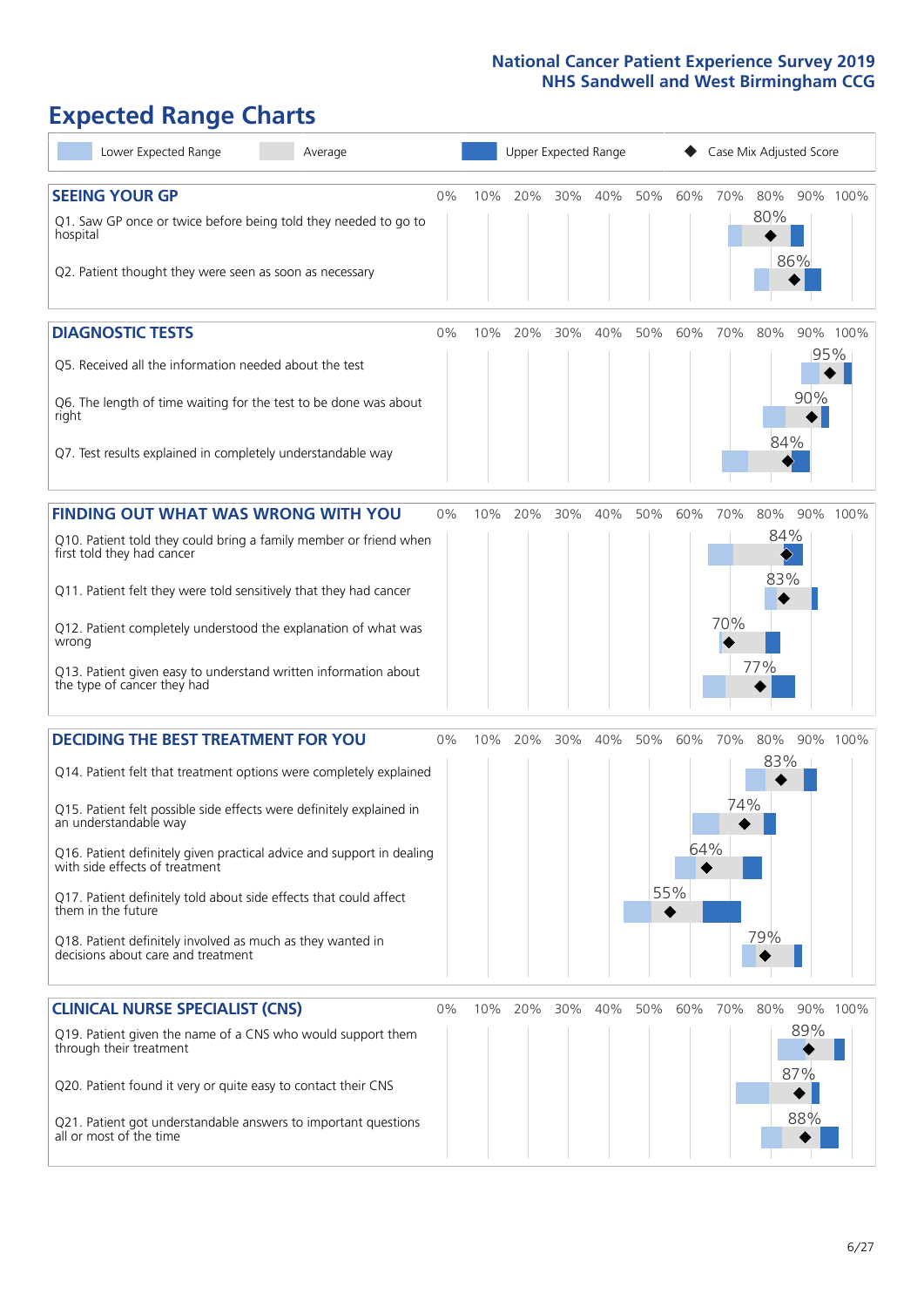# **Expected Range Charts**

| Lower Expected Range<br>Average                                                                                                                                                                                                                                                                                                                                                                                               |    |     | Upper Expected Range |     |     |     |            |     | Case Mix Adjusted Score  |                 |
|-------------------------------------------------------------------------------------------------------------------------------------------------------------------------------------------------------------------------------------------------------------------------------------------------------------------------------------------------------------------------------------------------------------------------------|----|-----|----------------------|-----|-----|-----|------------|-----|--------------------------|-----------------|
| <b>SUPPORT FOR PEOPLE WITH CANCER</b><br>Q22. Hospital staff gave information about support or self-help<br>groups for people with cancer<br>Q23. Hospital staff discussed or gave information about the impact<br>cancer could have on day to day activities<br>Q24. Hospital staff gave information on getting financial help or<br>possible benefits<br>Q25. Hospital staff told patient they could get free prescriptions | 0% | 10% | 20%                  | 30% | 40% | 50% | 60%<br>65% | 70% | 80%<br>88%<br>85%<br>81% | 90% 100%        |
| <b>OPERATIONS</b>                                                                                                                                                                                                                                                                                                                                                                                                             | 0% | 10% | 20%                  | 30% | 40% | 50% | 60%        | 70% | 80%                      | 90% 100%<br>98% |
| Q27. Beforehand, patient had all the information needed about the<br>operation<br>Q28. Afterwards, staff completely explained how operation had<br>gone in understandable way                                                                                                                                                                                                                                                 |    |     |                      |     |     |     |            |     | 85%                      |                 |
| <b>HOSPITAL CARE AS AN INPATIENT</b>                                                                                                                                                                                                                                                                                                                                                                                          | 0% | 10% | 20%                  | 30% | 40% | 50% | 60%        | 70% | 80%                      | 90% 100%        |
| Q30. Hospital staff didn't talk in front of patient as if patient wasn't<br>there<br>Q31. Patient had confidence and trust in all doctors treating them                                                                                                                                                                                                                                                                       |    |     |                      |     |     |     |            |     | 82%<br>84%               |                 |
| Q32. Patient's family or someone close definitely felt able to talk to<br>a doctor                                                                                                                                                                                                                                                                                                                                            |    |     |                      |     |     |     |            |     | 79%                      |                 |
| Q33. Patient had confidence and trust in all the ward nurses<br>treating them                                                                                                                                                                                                                                                                                                                                                 |    |     |                      |     |     |     |            | 75% |                          |                 |
| Q34. Patient thought there were always or nearly always enough<br>nurses on duty to care for them                                                                                                                                                                                                                                                                                                                             |    |     |                      |     |     |     | 57%        |     |                          |                 |
| Q35. All hospital staff asked patient what name they prefer to be<br>called by                                                                                                                                                                                                                                                                                                                                                |    |     |                      |     |     |     |            | 66% |                          |                 |
| Q36. Patient always given enough privacy when discussing<br>condition or treatment                                                                                                                                                                                                                                                                                                                                            |    |     |                      |     |     |     |            |     | 85%                      |                 |
| Q37. Patient definitely found hospital staff to discuss worries or<br>fears during their inpatient visit                                                                                                                                                                                                                                                                                                                      |    |     |                      |     |     |     | 60%        |     |                          |                 |
| Q38. Hospital staff definitely did everything they could to help<br>control pain                                                                                                                                                                                                                                                                                                                                              |    |     |                      |     |     |     |            |     | 80%                      |                 |
| Q39. Patient always felt they were treated with respect and dignity<br>while in hospital                                                                                                                                                                                                                                                                                                                                      |    |     |                      |     |     |     |            |     | 82%                      |                 |
| Q40. Patient given clear written information about what should or<br>should not do after leaving hospital                                                                                                                                                                                                                                                                                                                     |    |     |                      |     |     |     |            |     | 85%                      |                 |
| Q41. Hospital staff told patient who to contact if worried about<br>condition or treatment after leaving hospital                                                                                                                                                                                                                                                                                                             |    |     |                      |     |     |     |            |     |                          | 93%             |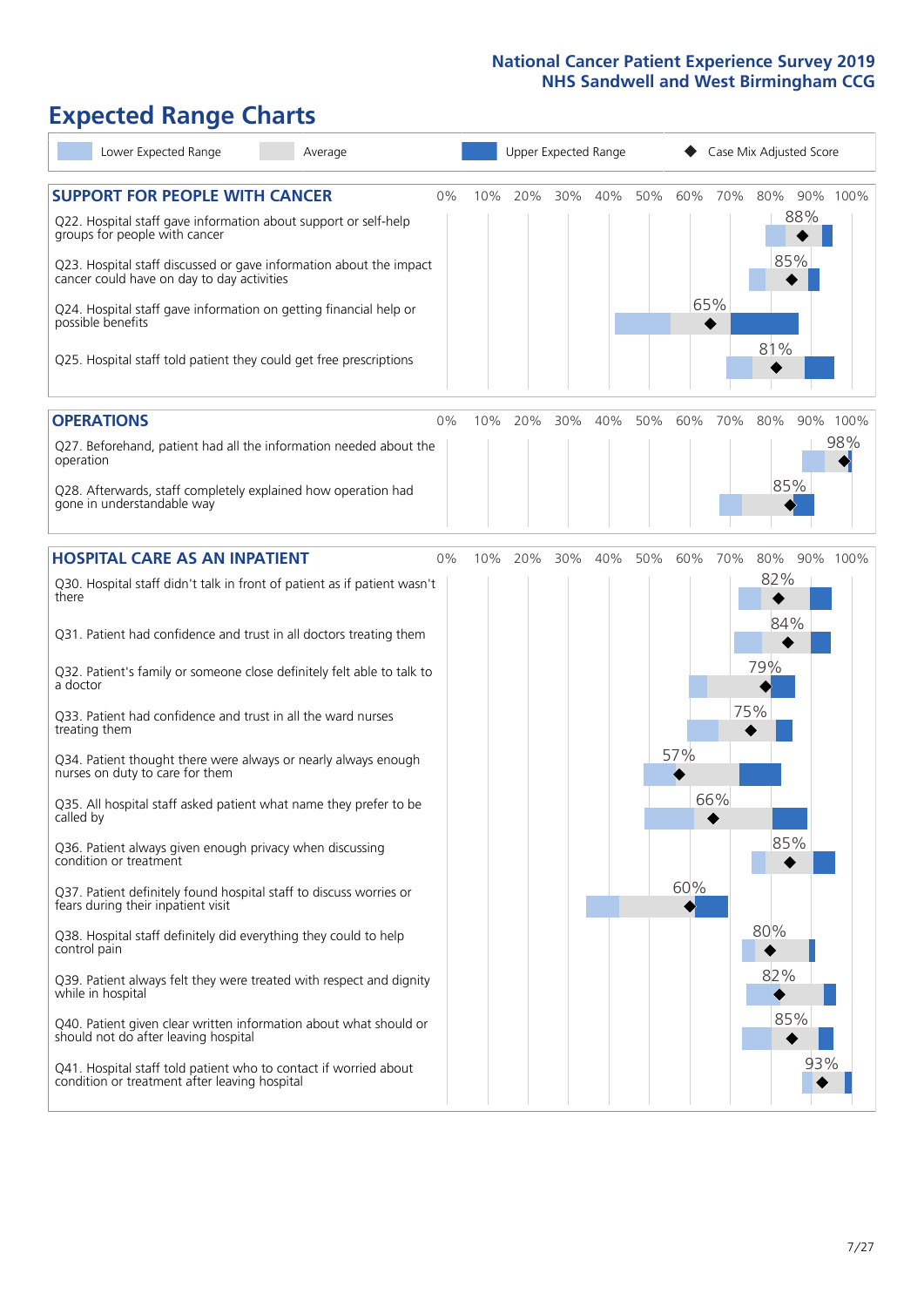# **Expected Range Charts**

| Lower Expected Range<br>Average                                                                                       |          |     | Upper Expected Range |     |     |     |          |            | Case Mix Adjusted Score |     |          |
|-----------------------------------------------------------------------------------------------------------------------|----------|-----|----------------------|-----|-----|-----|----------|------------|-------------------------|-----|----------|
| <b>HOSPITAL CARE AS A DAY PATIENT / OUTPATIENT 0%</b>                                                                 |          | 10% | 20%                  | 30% | 40% | 50% | 60%      | 70%<br>68% | 80%                     |     | 90% 100% |
| Q43. Patient definitely found hospital staff to discuss worries or<br>fears during their outpatient or day case visit |          |     |                      |     |     |     |          |            |                         | 94% |          |
| Q44. Cancer doctor had the right documents at patient's last<br>outpatient appointment                                |          |     |                      |     |     |     |          |            |                         |     |          |
| Q46. Beforehand patient completely had all information needed<br>about radiotherapy treatment                         |          |     |                      |     |     |     |          |            | 83%                     |     |          |
| Q47. Patient completely given understandable information about<br>whether radiotherapy was working                    |          |     |                      |     |     |     | 57%      |            |                         |     |          |
| Q49. Beforehand patient completely had all information needed<br>about chemotherapy treatment                         |          |     |                      |     |     |     |          |            | 80%                     |     |          |
| Q50. Patient given enough information about whether<br>chemotherapy was working in a completely understandable way    |          |     |                      |     |     |     | 65%      |            |                         |     |          |
| <b>HOME CARE AND SUPPORT</b>                                                                                          | 0%       | 10% | 20%                  | 30% | 40% | 50% | 60%      | 70%        | 80%                     |     | 90% 100% |
| Q51. Hospital staff definitely gave family or someone close all the<br>information needed to help care at home        |          |     |                      |     |     |     | 59%      |            |                         |     |          |
| Q52. Patient definitely given enough support from health or social<br>services during treatment                       |          |     |                      |     | 42% |     |          |            |                         |     |          |
| Q53. Patient definitely given enough support from health or social<br>services after treatment                        |          |     |                      | 33% |     |     |          |            |                         |     |          |
| <b>CARE FROM YOUR GENERAL PRACTICE</b>                                                                                | 0%       | 10% | 20%                  | 30% | 40% | 50% | 60%      | 70%        | 80%                     |     | 90% 100% |
| Q54. GP given enough information about patient's condition and<br>treatment                                           |          |     |                      |     |     |     |          |            |                         | 93% |          |
| Q55. General practice staff definitely did everything they could to<br>support patient during treatment               |          |     |                      |     |     | 53% |          |            |                         |     |          |
| <b>YOUR OVERALL NHS CARE</b>                                                                                          | 0%       | 10% | 20%                  | 30% | 40% | 50% | 60%      | 70%        | 80%                     |     | 90% 100% |
| Q56. Different people treating and caring for patient always work<br>well together to give best possible care         |          |     |                      |     |     |     |          | 72%        |                         |     |          |
| Q57. Patient given a care plan                                                                                        |          |     |                      |     | 36% |     |          |            |                         |     |          |
| Q58. Overall the administration of care was good or very good                                                         |          |     |                      |     |     |     |          |            |                         | 89% |          |
| Q59. Patient felt length of time for attending clinics and<br>appointments for cancer was about right                 |          |     |                      |     |     |     | 64%<br>◆ |            |                         |     |          |
| Q60. Someone discussed with patient whether they would like to<br>take part in cancer research                        |          |     |                      |     | 40% |     |          |            |                         |     |          |
|                                                                                                                       | $\Omega$ |     | $\overline{2}$       | 3   | 4   | 5   | 6        | 7          | 8                       | 9   | 10       |
| Q61. Patient's average rating of care scored from very poor to very<br>good                                           |          |     |                      |     |     |     |          |            |                         | 8.6 |          |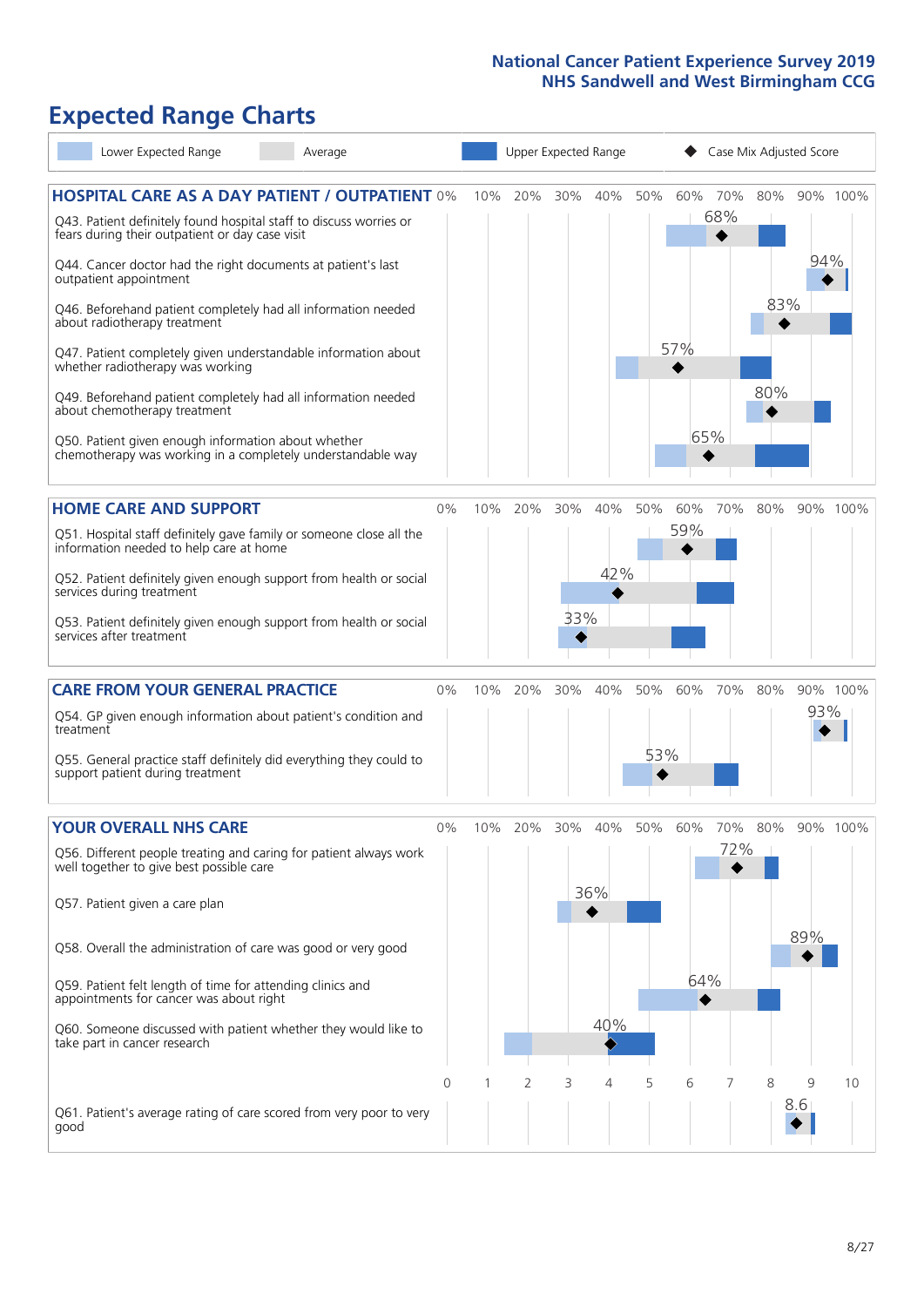# **Comparability Tables**

\* Indicates where a score has been suppressed because there are less than 21 responses.

\*\* No score available for 2018.

 $\triangle$  or  $\nabla$ 

Change 2018-2019: Indicates where 2019 score is significantly higher or lower than 2018 score Change Overall: Indicates significant change overall (2015, 2016, 2017, 2018 and 2019).

Adjusted Score below Lower Expected Range Adjusted Score between Upper and Lower Expected Ranges Adjusted Score above Upper Expected Range

|                                                                             | Unadjusted Scores<br>Case Mix Adjusted Scores |               |           |               |                                                  |         |               |                |                                     |                   |
|-----------------------------------------------------------------------------|-----------------------------------------------|---------------|-----------|---------------|--------------------------------------------------|---------|---------------|----------------|-------------------------------------|-------------------|
|                                                                             | 2018<br>n                                     | 2018<br>Score | 2019<br>n | 2019<br>Score | $\sqrt{(\text{Change})}$ Change<br>2018-<br>2019 | Overall | 2019<br>Score | Lower<br>Range | Upper<br>Expected Expected<br>Range | National<br>Score |
| <b>SEEING YOUR GP</b>                                                       |                                               |               |           |               |                                                  |         |               |                |                                     |                   |
| Q1. Saw GP once or twice before being told they needed to go<br>to hospital | 233                                           | 73%           | 177       | 78%           |                                                  |         | 80%           | 73%            | 85%                                 | 79%               |
| Q2. Patient thought they were seen as soon as necessary                     | 323                                           | 80%           | 256       | 86%           |                                                  |         | 86%           | 79%            | 88%                                 | 84%               |
| DIAGNOSTIC TESTS                                                            |                                               |               |           |               |                                                  |         |               |                |                                     |                   |

| <b>UMUNUSIN TESTS</b>                                                     |      |     |     |     |  |  |     |     |     |     |  |  |
|---------------------------------------------------------------------------|------|-----|-----|-----|--|--|-----|-----|-----|-----|--|--|
| Q5. Received all the information needed about the test                    | $**$ | **  | 205 | 94% |  |  | 95% | 92% | 98% | 95% |  |  |
| Q6. The length of time waiting for the test to be done was<br>about right | 265  | 85% | 216 | 90% |  |  | 90% | 84% | 92% | 88% |  |  |
| Q7. Test results explained in completely understandable way               | 269  | 74% | 214 | 83% |  |  | 84% | 74% | 85% | 80% |  |  |

| <b>FINDING OUT WHAT WAS WRONG WITH YOU</b>                                                      |     |     |     |     |     |     |     |     |
|-------------------------------------------------------------------------------------------------|-----|-----|-----|-----|-----|-----|-----|-----|
| Q10. Patient told they could bring a family member or friend<br>when first told they had cancer | 306 | 84% | 251 | 85% | 84% | 71% | 83% | 77% |
| Q11. Patient felt they were told sensitively that they had cancer                               | 319 | 87% | 259 | 85% | 83% | 82% | 90% | 86% |
| Q12. Patient completely understood the explanation of what<br>was wrong                         | 319 | 68% | 260 | 68% | 70% | 68% | 79% | 73% |
| Q13. Patient given easy to understand written information<br>about the type of cancer they had  | 293 | 80% | 230 | 77% | 77% | 69% | 80% | 74% |

| <b>DECIDING THE BEST TREATMENT FOR YOU</b>                                                              |      |     |     |     |  |     |     |     |     |
|---------------------------------------------------------------------------------------------------------|------|-----|-----|-----|--|-----|-----|-----|-----|
| Q14. Patient felt that treatment options were completely<br>explained                                   | 293  | 85% | 238 | 83% |  | 83% | 79% | 88% | 83% |
| Q15. Patient felt possible side effects were definitely explained<br>in an understandable way           | 316  | 77% | 247 | 74% |  | 74% | 67% | 78% | 73% |
| Q16. Patient definitely given practical advice and support in<br>dealing with side effects of treatment | 305  | 70% | 246 | 65% |  | 64% | 61% | 73% | 67% |
| Q17. Patient definitely told about side effects that could affect<br>them in the future                 | 295  | 62% | 237 | 57% |  | 55% | 50% | 63% | 57% |
| Q18. Patient definitely involved as much as they wanted in<br>decisions about care and treatment        | $**$ | **  | 256 | 77% |  | 79% | 76% | 86% | 81% |

| <b>CLINICAL NURSE SPECIALIST (CNS)</b>                                                    |          |     |     |     |  |     |     |     |     |
|-------------------------------------------------------------------------------------------|----------|-----|-----|-----|--|-----|-----|-----|-----|
| Q19. Patient given the name of a CNS who would support them<br>through their treatment    | 308      | 90% | 240 | 89% |  | 89% | 88% | 96% | 92% |
| Q20. Patient found it very or quite easy to contact their CNS                             | 242      | 88% | 193 | 87% |  | 87% | 80% | 90% | 85% |
| Q21. Patient got understandable answers to important<br>questions all or most of the time | $22^{-}$ | 87% | 184 | 87% |  | 88% | 83% | 92% | 87% |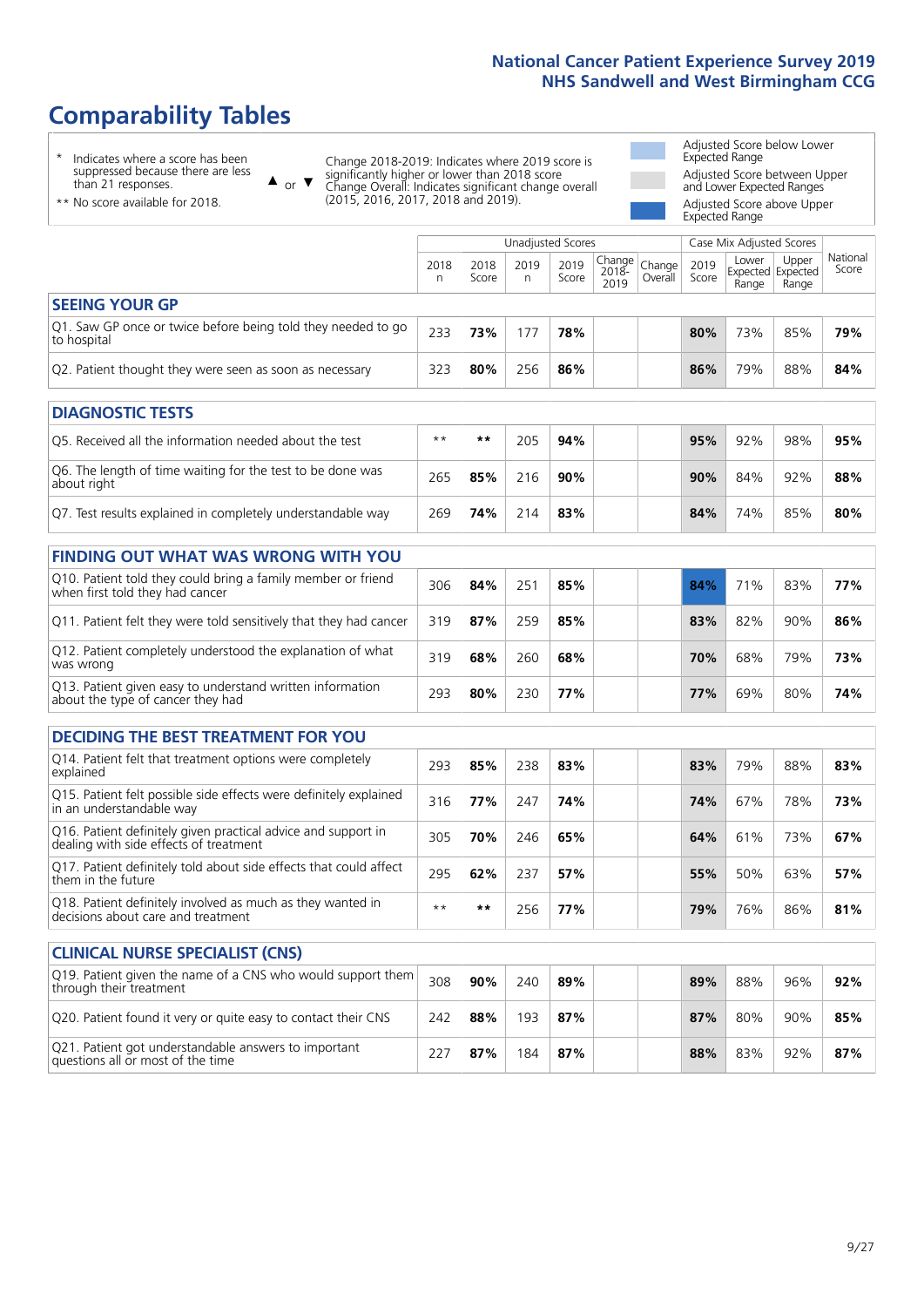# **Comparability Tables**

\* Indicates where a score has been suppressed because there are less than 21 responses.

\*\* No score available for 2018.

 $\triangle$  or  $\nabla$ 

Change 2018-2019: Indicates where 2019 score is significantly higher or lower than 2018 score Change Overall: Indicates significant change overall (2015, 2016, 2017, 2018 and 2019).

Adjusted Score below Lower Expected Range Adjusted Score between Upper and Lower Expected Ranges Adjusted Score above Upper Expected Range

|                                                                                                                   |              |               | <b>Unadjusted Scores</b> |               |                         |                   |               | Case Mix Adjusted Scores            |                |                   |
|-------------------------------------------------------------------------------------------------------------------|--------------|---------------|--------------------------|---------------|-------------------------|-------------------|---------------|-------------------------------------|----------------|-------------------|
|                                                                                                                   | 2018<br>n    | 2018<br>Score | 2019<br>n                | 2019<br>Score | Change<br>2018-<br>2019 | Change<br>Overall | 2019<br>Score | Lower<br>Expected Expected<br>Range | Upper<br>Range | National<br>Score |
| <b>SUPPORT FOR PEOPLE WITH CANCER</b>                                                                             |              |               |                          |               |                         |                   |               |                                     |                |                   |
| Q22. Hospital staff gave information about support or self-help<br>groups for people with cancer                  | 260          | 82%           | 196                      | 87%           |                         |                   | 88%           | 84%                                 | 93%            | 88%               |
| Q23. Hospital staff discussed or gave information about the<br>impact cancer could have on day to day activities  | 233          | 79%           | 190                      | 85%           |                         |                   | 85%           | 79%                                 | 89%            | 84%               |
| Q24. Hospital staff gave information on getting financial help or<br>possible benefits                            | 209          | 59%           | 175                      | 64%           |                         |                   | 65%           | 55%                                 | 70%            | 63%               |
| Q25. Hospital staff told patient they could get free prescriptions                                                | 160          | 81%           | 137                      | 82%           |                         |                   | 81%           | 76%                                 | 88%            | 82%               |
| <b>OPERATIONS</b>                                                                                                 |              |               |                          |               |                         |                   |               |                                     |                |                   |
| Q27. Beforehand, patient had all the information needed about<br>the operation                                    | 171          | 98%           | 158                      | 98%           |                         |                   | 98%           | 93%                                 | 99%            | 96%               |
| Q28. Afterwards, staff completely explained how operation had<br>gone in understandable way                       | 171          | 80%           | 157                      | 84%           |                         |                   | 85%           | 73%                                 | 86%            | 79%               |
| <b>HOSPITAL CARE AS AN INPATIENT</b>                                                                              |              |               |                          |               |                         |                   |               |                                     |                |                   |
| Q30. Hospital staff didn't talk in front of patient as if patient<br>wasn't there                                 | $\star\star$ | **            | 141                      | 78%           |                         |                   | 82%           | 78%                                 | 90%            | 84%               |
| Q31. Patient had confidence and trust in all doctors treating<br>them                                             | $* *$        | $***$         | 143                      | 84%           |                         |                   | 84%           | 78%                                 | 90%            | 84%               |
| Q32. Patient's family or someone close definitely felt able to talk<br>to a doctor                                | $* *$        | $***$         | 125                      | 80%           |                         |                   | 79%           | 64%                                 | 80%            | 72%               |
| Q33. Patient had confidence and trust in all the ward nurses<br>treating them                                     | $* *$        | **            | 143                      | 76%           |                         |                   | 75%           | 67%                                 | 81%            | 74%               |
| Q34. Patient thought there were always or nearly always<br>enough nurses on duty to care for them                 | $\star\star$ | $***$         | 142                      | 57%           |                         |                   | 57%           | 57%                                 | 72%            | 64%               |
| Q35. All hospital staff asked patient what name they prefer to<br>be called by                                    | $* *$        | $***$         | 142                      | 68%           |                         |                   | 66%           | 61%                                 | 80%            | 71%               |
| Q36. Patient always given enough privacy when discussing<br>condition or treatment                                | $* *$        | $***$         | 142                      | 86%           |                         |                   | 85%           | 79%                                 | 91%            | 85%               |
| Q37. Patient definitely found hospital staff to discuss worries or<br>fears during their inpatient visit          | $* *$        | **            | 111                      | 61%           |                         |                   | 60%           | 43%                                 | 61%            | 52%               |
| Q38. Hospital staff definitely did everything they could to help<br>control pain                                  | $* *$        | $**$          | 123                      | 79%           |                         |                   | 80%           | 76%                                 | 89%            | 83%               |
| Q39. Patient always felt they were treated with respect and<br>dignity while in hospital                          | $* *$        | **            | 145                      | 82%           |                         |                   | 82%           | 82%                                 | 93%            | 88%               |
| Q40. Patient given clear written information about what should<br>or should not do after leaving hospital         | $\star\star$ | $***$         | 137                      | 85%           |                         |                   | 85%           | 80%                                 | 92%            | 86%               |
| Q41. Hospital staff told patient who to contact if worried about<br>condition or treatment after leaving hospital | $**$         | **            | 136                      | 93%           |                         |                   | 93%           | 90%                                 | 98%            | 94%               |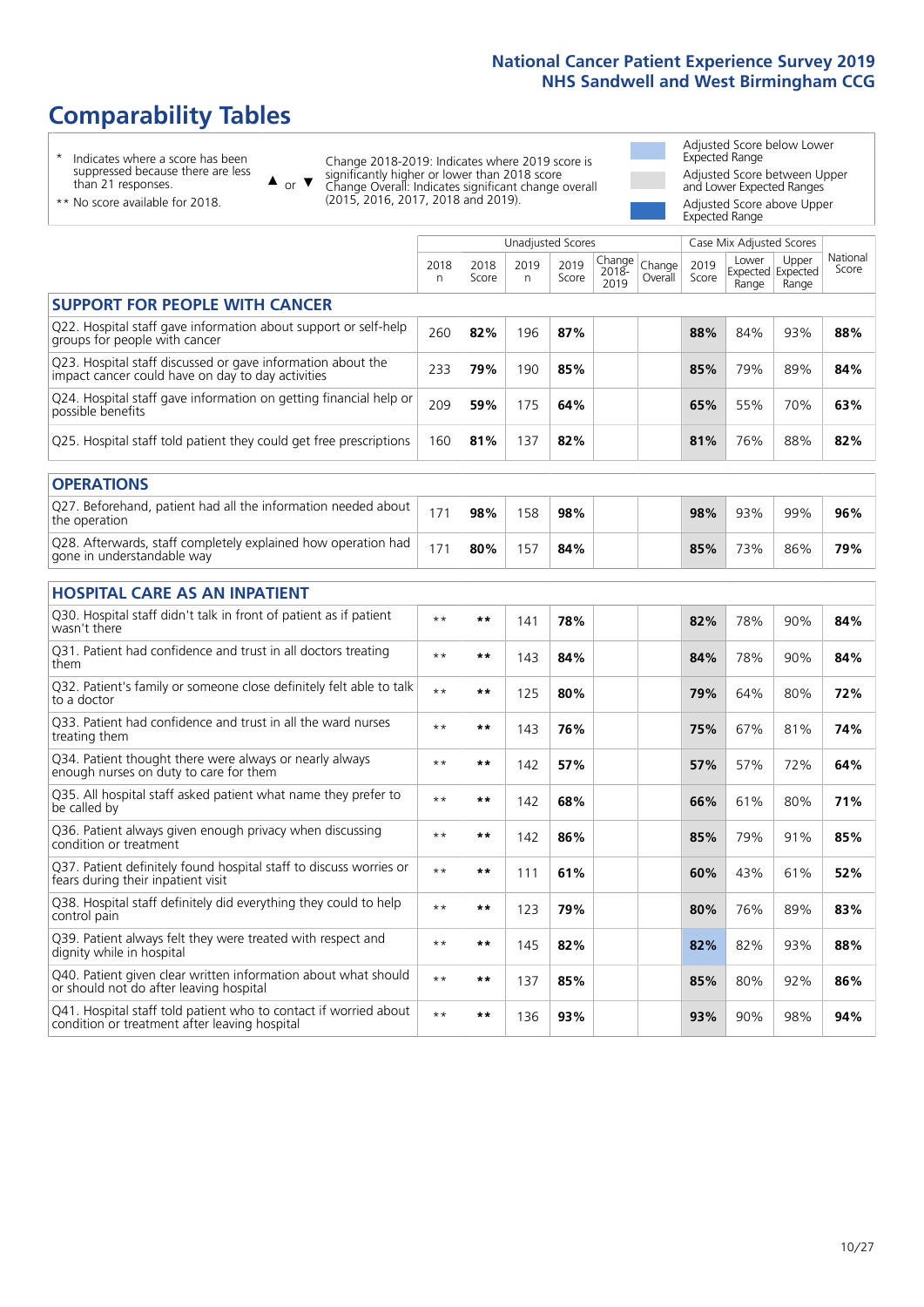# **Comparability Tables**

\* Indicates where a score has been suppressed because there are less than 21 responses.

\*\* No score available for 2018.

 $\triangle$  or  $\nabla$ 

Change 2018-2019: Indicates where 2019 score is significantly higher or lower than 2018 score Change Overall: Indicates significant change overall (2015, 2016, 2017, 2018 and 2019).

Adjusted Score below Lower Expected Range Adjusted Score between Upper and Lower Expected Ranges Adjusted Score above Upper Expected Range

|                                                                                                                       |                      |               | <b>Unadjusted Scores</b> |               |                         |                   | Case Mix Adjusted Scores |                                     |                |                   |
|-----------------------------------------------------------------------------------------------------------------------|----------------------|---------------|--------------------------|---------------|-------------------------|-------------------|--------------------------|-------------------------------------|----------------|-------------------|
|                                                                                                                       | 2018<br>$\mathsf{n}$ | 2018<br>Score | 2019<br>n                | 2019<br>Score | Change<br>2018-<br>2019 | Change<br>Overall | 2019<br>Score            | Lower<br>Expected Expected<br>Range | Upper<br>Range | National<br>Score |
| <b>HOSPITAL CARE AS A DAY PATIENT / OUTPATIENT</b>                                                                    |                      |               |                          |               |                         |                   |                          |                                     |                |                   |
| Q43. Patient definitely found hospital staff to discuss worries or<br>fears during their outpatient or day case visit | 236                  | 66%           | 190                      | 67%           |                         |                   | 68%                      | 64%                                 | 77%            | 71%               |
| Q44. Cancer doctor had the right documents at patient's last<br>outpatient appointment                                | 271                  | 96%           | 227                      | 94%           |                         |                   | 94%                      | 93%                                 | 98%            | 96%               |
| Q46. Beforehand patient completely had all information needed<br>about radiotherapy treatment                         | 73                   | 90%           | 69                       | 84%           |                         |                   | 83%                      | 78%                                 | 94%            | 86%               |
| Q47. Patient completely given understandable information<br>about whether radiotherapy was working                    | 68                   | 59%           | 59                       | 59%           |                         |                   | 57%                      | 47%                                 | 72%            | 60%               |
| Q49. Beforehand patient completely had all information needed<br>about chemotherapy treatment                         | 145                  | 82%           | 125                      | 81%           |                         |                   | 80%                      | 78%                                 | 91%            | 84%               |
| Q50. Patient given enough information about whether<br>chemotherapy was working in a completely understandable way    | 134                  | 63%           | 117                      | 66%           |                         |                   | 65%                      | 59%                                 | 76%            | 68%               |
| <b>HOME CARE AND SUPPORT</b>                                                                                          |                      |               |                          |               |                         |                   |                          |                                     |                |                   |
| Q51. Hospital staff definitely gave family or someone close all<br>the information needed to help care at home        | 287                  | 62%           | 216                      | 60%           |                         |                   | 59%                      | 53%                                 | 66%            | 60%               |
| Q52. Patient definitely given enough support from health or<br>social services during treatment                       | 176                  | 46%           | 143                      | 42%           |                         |                   | 42%                      | 43%                                 | 62%            | 52%               |
| Q53. Patient definitely given enough support from health or<br>social services after treatment                        | 109                  | 48%           | 87                       | 33%           |                         |                   | 33%                      | 35%                                 | 55%            | 45%               |
| <b>CARE FROM YOUR GENERAL PRACTICE</b>                                                                                |                      |               |                          |               |                         |                   |                          |                                     |                |                   |
| Q54. GP given enough information about patient's condition<br>and treatment                                           | 252                  | 92%           | 214                      | 92%           |                         |                   | 93%                      | 92%                                 | 98%            | 95%               |
| Q55. General practice staff definitely did everything they could<br>to support patient during treatment               | 213                  | 53%           | 168                      | 52%           |                         |                   | 53%                      | 51%                                 | 66%            | 58%               |
| <b>YOUR OVERALL NHS CARE</b>                                                                                          |                      |               |                          |               |                         |                   |                          |                                     |                |                   |
| Q56. Different people treating and caring for patient always<br>work well together to give best possible care         | $* *$                | $***$         | 245                      | 72%           |                         |                   | 72%                      | 67%                                 | 78%            | 73%               |
| Q57. Patient given a care plan                                                                                        | 249                  | 39%           | 193                      | 40%           |                         |                   | 36%                      | 31%                                 | 44%            | 38%               |
| Q58. Overall the administration of care was good or very good                                                         | 327                  | 87%           | 257                      | 90%           |                         |                   | 89%                      | 85%                                 | 93%            | 89%               |
| Q59. Patient felt length of time for attending clinics and<br>appointments for cancer was about right                 | 321                  | 61%           | 251                      | 65%           |                         |                   | 64%                      | 62%                                 | 77%            | 69%               |
| Q60. Someone discussed with patient whether they would like<br>to take part in cancer research                        | 300                  | 38%           | 230                      | 40%           |                         |                   | 40%                      | 21%                                 | 40%            | 30%               |
| Q61. Patient's average rating of care scored from very poor to<br>very good                                           | 323                  | 8.4           | 247                      | 8.6           |                         |                   | 8.6                      | 8.6                                 | 9.0            | 8.8               |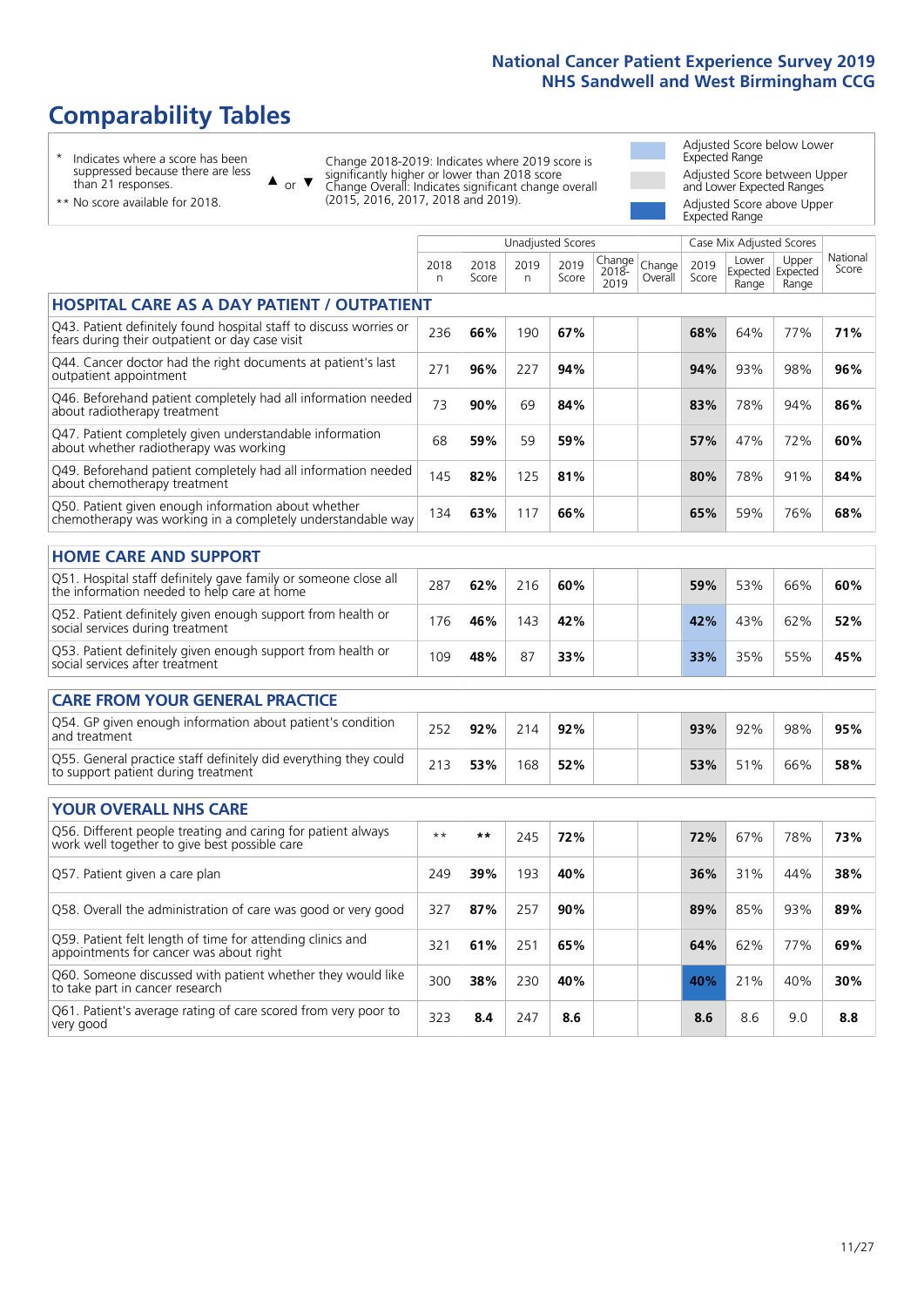# **Tumour Type Tables**

- \* Indicates where a score has been suppressed because there are less than 21 responses.
- n.a. Indicates that there were no respondents for that tumour group.

| <b>SEEING YOUR GP</b>                           |            |              |               |                   |                |                |                  |         | Tumour Group |         |                                         |                 |                                  |                                                     |                |
|-------------------------------------------------|------------|--------------|---------------|-------------------|----------------|----------------|------------------|---------|--------------|---------|-----------------------------------------|-----------------|----------------------------------|-----------------------------------------------------|----------------|
|                                                 |            | Brain<br>CNS | <b>Breast</b> | olorectal.<br>LGT | Gynaecological | Haematological | Head and<br>Neck | Lung    | Prostate     | Sarcoma | Skin                                    | Upper<br>Gastro | $\overline{\sigma}$<br>Jrologica | Other                                               | All<br>Cancers |
| Q1. Saw GP once or twice before being told they | <b>CCG</b> |              | n.a. 100% 75% |                   |                | 55%            | $\star$          | $\star$ | $\star$      | n.a.    | $\star$                                 | $\star$         | $\star$                          | $\star$                                             | 78%            |
| needed to go to hospital                        | National   | 59%          |               |                   |                |                |                  |         |              |         |                                         |                 |                                  | 94% 75% 77% 67% 79% 71% 82% 71% 90% 74% 83% 74% 79% |                |
| Q2. Patient thought they were seen as soon as   | <b>CCG</b> | n.a.         | 93% 89%       |                   | $\star$        | 78%            | $\star$          | $\star$ | $\star$      | n.a.    | $\star$                                 | $\star$         |                                  | 87% 100% 86%                                        |                |
| necessary                                       | National I | 79%          |               |                   |                |                |                  |         |              |         | 89% 83% 81% 82% 81% 84% 86% 69% 85% 79% |                 |                                  | 85% 79% 84%                                         |                |

### **DIAGNOSTIC TESTS** Tumour Group

|                                                   |                                                                  | Brain | <b>Breast</b> | olorectal.<br>LGT<br>Ü | Gynaecological | Haematological | Head and<br>Neck | Lung    | Prostate | Sarcoma | Skin    | Upper<br>Gastro | Irological                                  | Other   | All<br>Cancers |
|---------------------------------------------------|------------------------------------------------------------------|-------|---------------|------------------------|----------------|----------------|------------------|---------|----------|---------|---------|-----------------|---------------------------------------------|---------|----------------|
| Q5. Received all the information needed about     | <b>CCG</b>                                                       | n.a.  |               | 96% 94%                |                | 95%            | $\star$          | $\star$ | $\star$  | n.a.    | $\star$ | $\star$         | $\star$                                     | $\star$ | 94%            |
| the test                                          | National                                                         | 93%   | 95%           | 95%                    | 93%            | 95%            |                  | 93% 95% | 95%      | 93%     | 96%     | 95%             | 95%                                         | 95%     | 95%            |
| Q6. The length of time waiting for the test to be | <b>CCG</b>                                                       | n.a.  |               | 98% 91%                | $\star$        | 87%            | $\star$          | $\star$ | $\star$  | n.a.    |         | $\star$         | $\star$                                     | $\star$ | 90%            |
| done was about right                              | National 84% 91%                                                 |       |               | 88%                    |                |                |                  |         |          |         |         |                 | 86% 89% 88% 87% 87% 81% 87% 84% 87% 86% 88% |         |                |
| Q7. Test results explained in completely          | <b>CCG</b>                                                       | n.a.  | 92%           | 88%                    |                | 78%            | $\star$          | $\star$ | $\star$  | n.a.    | $\star$ | $\star$         | $\star$                                     | $\star$ | 83%            |
| understandable way                                | National 71% 83% 82% 77% 77% 79% 80% 80% 78% 84% 75% 80% 76% 80% |       |               |                        |                |                |                  |         |          |         |         |                 |                                             |         |                |

| <b>FINDING OUT WHAT WAS WRONG WITH YOU</b>        |            |       |               |                 |                |                |                        |             | Tumour Group |         |         |                 |           |             |                |
|---------------------------------------------------|------------|-------|---------------|-----------------|----------------|----------------|------------------------|-------------|--------------|---------|---------|-----------------|-----------|-------------|----------------|
|                                                   |            | Brain | <b>Breast</b> | ╮<br>Colorectal | Gynaecological | Haematological | ad and<br>Neck<br>Head | Lung        | Prostate     | Sarcoma | Skin    | Upper<br>Gastro | Jrologica | Other       | All<br>Cancers |
| Q10. Patient told they could bring a family       | <b>CCG</b> | n.a.  | 91%           | 78%             | $\star$        | 82%            | $\star$                | $\star$     | $\star$      | n.a.    | $\star$ | $\star$         |           | 91% 86%     | 85%            |
| member or friend when first told they had cancer  | National   | 85%   | 82%           | 82%             |                | 71% 71%        | 71%                    | 77%         | 79%          | 73%     | 69%     | 76%             |           | 73% 75% 77% |                |
| Q11. Patient felt they were told sensitively that | CCG        | n.a.  | 89%           | 92%             | $\star$        | 84%            | $\star$                | $\star$     | $\star$      | n.a.    | $\star$ | $\star$         |           | 83% 91%     | 85%            |
| they had cancer                                   | National   | 79%   | 89%           | 87%             | 82%            |                | 84% 87%                | 83%         | 86%          | 84%     | 89%     | 81%             |           | 84% 83% 86% |                |
| Q12. Patient completely understood the            | <b>CCG</b> | n.a.  | 80%           | 77%             | $\star$        | 50%            | $\star$                | $\star$     | $\star$      | n.a.    | $\star$ | $\star$         |           | 74% 71%     | 68%            |
| explanation of what was wrong                     | National   | 66%   | 77%           | 79%             | 73%            | 60%            | 78%                    | 76%         | 79%          | 67%     | 80%     | 70%             | 77%       | 70%         | 73%            |
| Q13. Patient given easy to understand written     | <b>CCG</b> | n.a.  |               | 87% 77%         | $\star$        | 66%            | $\ast$                 | $\star$     | $\star$      | n.a.    | $\star$ | $\star$         | $\star$   | $\ast$      | 77%            |
| information about the type of cancer they had     | National   | 66%   |               | 78% 73%         | 71%            | 76%            |                        | 69% 67% 83% |              |         | 67% 84% | 67%             | 74%       | 65%         | 74%            |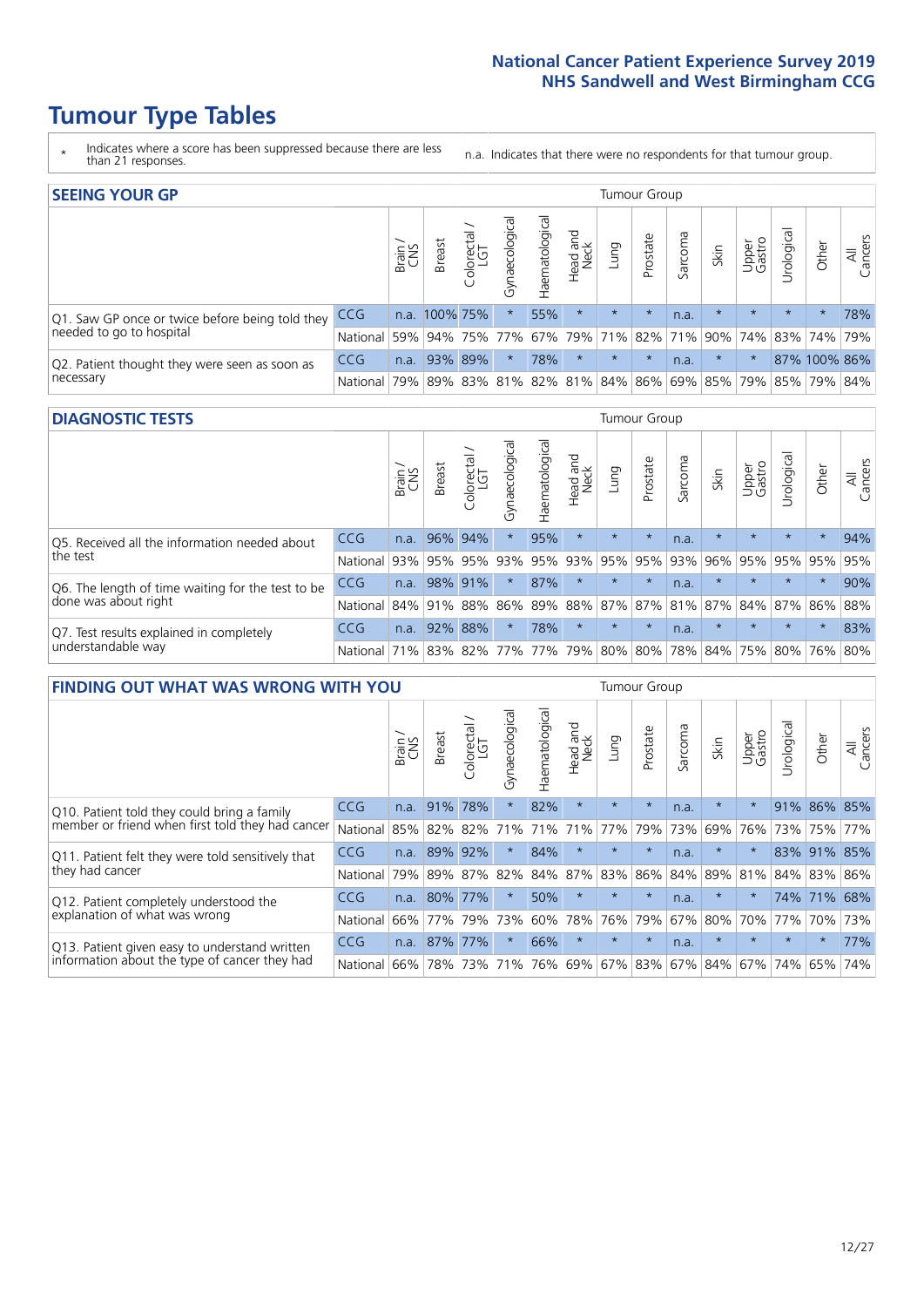# **Tumour Type Tables**

\* Indicates where a score has been suppressed because there are less than 21 responses.

n.a. Indicates that there were no respondents for that tumour group.

| <b>DECIDING THE BEST TREATMENT FOR YOU</b>         |          |       |               |                             |                |                |                         |         | <b>Tumour Group</b> |         |                                     |                 |            |         |                |
|----------------------------------------------------|----------|-------|---------------|-----------------------------|----------------|----------------|-------------------------|---------|---------------------|---------|-------------------------------------|-----------------|------------|---------|----------------|
|                                                    |          | Brain | <b>Breast</b> | olorectal.<br>LGT<br>$\cup$ | Gynaecological | Haematological | ead and<br>Neck<br>Head | Lung    | Prostate            | Sarcoma | Skin                                | Upper<br>Gastro | Jrological | Other   | All<br>Cancers |
| Q14. Patient felt that treatment options were      | CCG      | n.a.  | 91%           | 85%                         | $\star$        | 81%            | $\star$                 | $\star$ | $\star$             | n.a.    | $\star$                             | $\star$         | 81%        | $\star$ | 83%            |
| completely explained                               | National | 85%   | 85%           | 85%                         | 85%            | 82%            | 87%                     | 84%     | 83%                 | 83%     | 89%                                 | 81%             | 83%        | 79%     | 83%            |
| Q15. Patient felt possible side effects were       | CCG      | n.a.  | 77%           | 82%                         | $\star$        | 73%            | $\star$                 | $\star$ | $\star$             | n.a.    | $\star$                             | $\star$         |            | 67%     | 74%            |
| definitely explained in an understandable way      | National | 69%   | 74%           | 76%                         | 75%            | 69%            | 73%                     | 74%     | 73%                 | 73%     | 77%                                 | 72%             | 71%        | 70%     | 73%            |
| Q16. Patient definitely given practical advice and | CCG      | n.a.  | 78%           | 69%                         | $\star$        | 63%            | $\star$                 | $\star$ | $\star$             | n.a.    | $\star$                             | $\star$         |            | 57%     | 65%            |
| support in dealing with side effects of treatment  | National | 63%   | 70%           | 70%                         | 69%            | 65%            | 70%                     | 69%     | 65%                 | 66%     | 71%                                 | 66%             | 63%        | 64%     | 67%            |
| Q17. Patient definitely told about side effects    | CCG      | n.a.  | 73%           | 61%                         | $\star$        | 54%            | $\star$                 | $\star$ | $\star$             | n.a.    | $\star$                             | $\star$         | $\star$    | $\star$ | 57%            |
| that could affect them in the future               | National | 62%   | 57%           | 59%                         | 56%            | 51%            | 64%                     | 56%     | 66%                 | 54%     | 66%                                 | 53%             | 56%        | 52%     | 57%            |
| Q18. Patient definitely involved as much as they   | CCG      | n.a.  | 82%           | 86%                         | $\star$        | 70%            | $\star$                 | $\star$ | $\star$             | n.a.    | $\star$                             | $\star$         | 77%        | 73%     | 77%            |
| wanted in decisions about care and treatment       | National | 79%   |               |                             |                |                |                         |         |                     |         | 81% 83% 81% 80% 81% 81% 84% 81% 87% | 79%             | 79%        | 78% 81% |                |

#### **CLINICAL NURSE SPECIALIST (CNS)** Tumour Group

|                                             |            | Brain | <b>Breast</b> | Colorectal<br>LGT | ᢛ<br>Gynaecologic | Haematological | Head and<br>Neck | Lung    | Prostate | Sarcoma | Skin                        | Upper<br>Gastro | Urologica       | Other   | All<br>Cancers |
|---------------------------------------------|------------|-------|---------------|-------------------|-------------------|----------------|------------------|---------|----------|---------|-----------------------------|-----------------|-----------------|---------|----------------|
| Q19. Patient given the name of a CNS who    | <b>CCG</b> | n.a.  | 91% 94%       |                   |                   | 96%            | $\star$          | $\star$ | $\star$  | n.a.    | $\star$                     | $\star$         | $\star$         | $\star$ | 89%            |
| would support them through their treatment  | National   | 95%   | 95%           | 92%               | 95%               | 92%            | 91%              |         | 94% 91%  | 91%     | 91%                         | 93%             | 85%             | 89%     | 92%            |
| Q20. Patient found it very or quite easy to | <b>CCG</b> | n.a.  | 85%           | 96%               | $\star$           | 79%            | $\star$          | $\star$ | $\star$  | n.a.    |                             | $\star$         | $\star$         | $\star$ | 87%            |
| contact their CNS                           | National   | 86%   | 84%           | 88%               | 85%               | 87% 86% 86%    |                  |         | 80%      | 86%     | 90%                         | 85%             | 83% 83% 85%     |         |                |
| Q21. Patient got understandable answers to  | <b>CCG</b> | n.a.  |               | 85% 87%           | $\star$           | 87%            | $\star$          | $\star$ | $\star$  | n.a.    | $\star$                     | $\star$         | $\star$         | $\star$ | 87%            |
| important questions all or most of the time | National   | 82%   | 87%           | 89%               |                   |                |                  |         |          |         | 86% 89% 88% 86% 87% 87% 93% |                 | 86% 87% 86% 87% |         |                |

| <b>SUPPORT FOR PEOPLE WITH CANCER</b>                                                             |            |       |               |                        |                |                |                        |         | Tumour Group |         |         |                 |           |         |                |
|---------------------------------------------------------------------------------------------------|------------|-------|---------------|------------------------|----------------|----------------|------------------------|---------|--------------|---------|---------|-----------------|-----------|---------|----------------|
|                                                                                                   |            | Brain | <b>Breast</b> | olorectal.<br>LGT<br>Ũ | Gynaecological | Haematological | ad and<br>Neck<br>Head | Lung    | Prostate     | Sarcoma | Skin    | Upper<br>Gastro | Jrologica | Other   | All<br>Cancers |
| Q22. Hospital staff gave information about<br>support or self-help groups for people with         | <b>CCG</b> | n.a.  | 94%           | 86%                    | $\star$        | 78%            | $\star$                | $\star$ | $\star$      | n.a.    | $\star$ | $\star$         | $\star$   | $\star$ | 87%            |
| cancer                                                                                            | National   | 92%   | 92%           | 88%                    | 87%            | 86%            | 88%                    | 87%     | 91%          | 86%     | 90%     | 88%             | 81%       | 83%     | 88%            |
| Q23. Hospital staff discussed or gave information<br>about the impact cancer could have on day to | CCG        | n.a.  | 88%           | 90%                    | $\star$        | 90%            | $\star$                | $\star$ | $\star$      | n.a.    | $\star$ | $\star$         | $\star$   | $\star$ | 85%            |
| day activities                                                                                    | National   | 84%   | 86%           | 85%                    | 82%            | 84%            | 84%                    | 83%     | 88%          | 81%     | 86%     | 83%             | 78%       | 79%     | 84%            |
| Q24. Hospital staff gave information on getting                                                   | CCG        | n.a.  |               | 79% 71%                | $\star$        | 70%            | $\ast$                 | $\star$ | $\star$      | n.a.    | $\star$ | $\star$         | $\star$   | $\star$ | 64%            |
| financial help or possible benefits                                                               | National   | 78%   |               | 68% 61%                | 66%            |                | 61% 67%                | 72%     | 55%          | 64%     | 60%     | 64%             | 47%       | 59%     | 63%            |
| Q25. Hospital staff told patient they could get                                                   | CCG        | n.a.  | 82%           | 88%                    | $\star$        | 79%            | $\star$                | $\star$ | $\star$      | n.a.    | $\star$ | $\star$         | $\star$   | $\ast$  | 82%            |
| free prescriptions                                                                                | National I | 82%   |               | 81% 83%                | 79%            |                | 87% 84% 86% 80%        |         |              | 78%     | 71%     | 84%             | 73%       | 81%     | 82%            |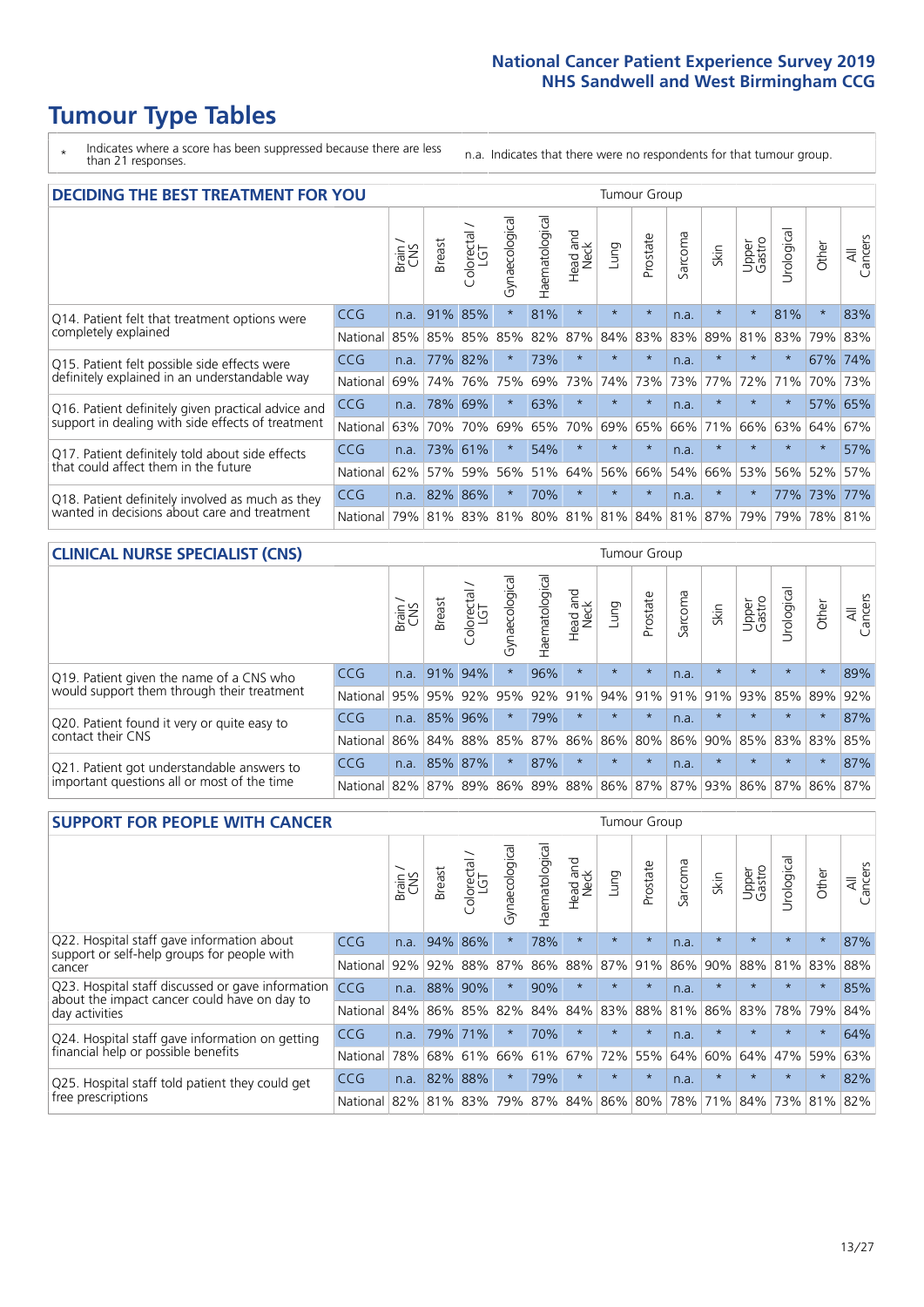# **Tumour Type Tables**

- \* Indicates where a score has been suppressed because there are less than 21 responses.
- n.a. Indicates that there were no respondents for that tumour group.

| <b>OPERATIONS</b>                                |            |       |               |                   |                   |                |                  |             | Tumour Group |         |                                         |                 |           |         |                |
|--------------------------------------------------|------------|-------|---------------|-------------------|-------------------|----------------|------------------|-------------|--------------|---------|-----------------------------------------|-----------------|-----------|---------|----------------|
|                                                  |            | Brain | <b>Breast</b> | Colorectal<br>LGT | ਨ<br>Gynaecologic | Haematological | Head and<br>Neck | <b>Dung</b> | Prostate     | Sarcoma | Skin                                    | Upper<br>Gastro | Urologica | Other   | All<br>Cancers |
| Q27. Beforehand, patient had all the information | <b>CCG</b> |       | n.a. 100% 97% |                   | $\star$           | $\star$        | $\star$          | $\star$     | $\star$      | n.a.    | $\star$                                 | $\star$         | $\star$   |         | 98%            |
| needed about the operation                       | National l |       | 96% 97% 96%   |                   |                   |                |                  |             |              |         | 96% 94% 96% 95% 97% 95% 96% 96% 95% 95% |                 |           |         | 96%            |
| Q28. Afterwards, staff completely explained how  | <b>CCG</b> | n.a.  | 89% 88%       |                   | $\star$           | $\star$        | $\star$          | $\star$     | $\star$      | n.a.    | $\star$                                 | $\star$         | $\star$   | $\star$ | 84%            |
| operation had gone in understandable way         | National   | 76%   |               | 79% 83%           |                   |                |                  |             |              |         | 79% 78% 79% 79% 78% 80% 82% 79% 76% 77% |                 |           |         | 79%            |

#### **HOSPITAL CARE AS AN INPATIENT** Tumour Group

|                                                                                                   |            | Brain | <b>Breast</b> | $\frac{\text{Colored}}{\text{LGT}}$ | Gynaecological | Haematological                  | Head and<br>Neck | Lung    | Prostate | Sarcoma | Skin | Upper<br>Gastro | Urological          | Other   | Cancers<br>$\overline{\overline{z}}$ |
|---------------------------------------------------------------------------------------------------|------------|-------|---------------|-------------------------------------|----------------|---------------------------------|------------------|---------|----------|---------|------|-----------------|---------------------|---------|--------------------------------------|
| Q30. Hospital staff didn't talk in front of patient                                               | CCG        | n.a.  | 79%           | 79%                                 | $\star$        | 75%                             | $\star$          | $\star$ | $\star$  | n.a.    | n.a. | $\star$         | $\star$             | $\star$ | 78%                                  |
| as if patient wasn't there                                                                        | National   | 81%   | 86%           | 81%                                 | 83%            | 84%                             | 83%              | 81%     | 88%      | 86%     | 86%  | 81%             | 83%                 | 82%     | 84%                                  |
| 031. Patient had confidence and trust in all                                                      | CCG        | n.a.  | 78%           | 93%                                 | $\star$        | 79%                             | $\star$          | $\star$ | $\star$  | n.a.    | n.a. | $\star$         | $\star$             | $\star$ | 84%                                  |
| doctors treating them                                                                             | National   | 82%   | 83%           | 85%                                 | 83%            | 82%                             |                  | 87% 83% | 89%      | 86%     | 85%  | 81%             | 85%                 | 80%     | 84%                                  |
| Q32. Patient's family or someone close definitely                                                 | CCG        | n.a.  | $\star$       | 92%                                 | $\star$        | 74%                             | $\star$          | $\star$ | $\star$  | n.a.    | n.a. |                 | $\star$             | $\star$ | 80%                                  |
| felt able to talk to a doctor                                                                     | National   | 67%   | 72%           | 73%                                 | 72%            | 74%                             | 75%              | 74%     | 72%      | 71%     | 74%  | 73%             | 71%                 | 69%     | 72%                                  |
| Q33. Patient had confidence and trust in all the<br>ward nurses treating them                     | <b>CCG</b> | n.a.  | 74%           | 67%                                 |                | 83%                             | $\star$          | $\star$ | $\star$  | n.a.    | n.a. | $\star$         | $\star$             | $\star$ | 76%                                  |
|                                                                                                   | National   | 72%   | 73%           | 72%                                 | 71%            | 77%                             |                  | 75% 77% | 79%      | 74%     | 75%  |                 | 73% 77%             | 69%     | 74%                                  |
| Q34. Patient thought there were always or nearly<br>always enough nurses on duty to care for them | CCG        | n.a.  | 70%           | 40%                                 | $\star$        | 48%                             | $\star$          | $\star$ | $\star$  | n.a.    | n.a. |                 | $\star$             | $\star$ | 57%                                  |
|                                                                                                   | National   | 68%   | 64%           | 62%                                 | 63%            |                                 | 63% 65% 68%      |         | 72%      | 65%     | 70%  | 65%             | 66%                 | 60%     | 64%                                  |
| Q35. All hospital staff asked patient what name<br>they prefer to be called by                    | CCG        | n.a.  | 41%           | 67%                                 | $\star$        | 67%                             | $\star$          | $\star$ | $\star$  | n.a.    | n.a. |                 | $\star$             | $\star$ | 68%                                  |
|                                                                                                   | National   | 68%   | 62%           | 74%                                 | 65%            | 72%                             | 71%              | 76%     | 72%      | 74%     | 70%  | 78%             | 76%                 | 69%     | 71%                                  |
| Q36. Patient always given enough privacy when                                                     | CCG        | n.a.  | 83%           | 90%                                 |                | 83%                             | $\star$          | $\star$ | $\star$  | n.a.    | n.a. | $\star$         | $\star$             | $\star$ | 86%                                  |
| discussing condition or treatment                                                                 | National   | 78%   | 84%           | 85%                                 | 81%            |                                 | 86% 87% 84%      |         | 88%      | 84%     | 84%  | 84%             | 85%                 | 82%     | 85%                                  |
| Q37. Patient definitely found hospital staff to                                                   | <b>CCG</b> | n.a.  | $\star$       | 67%                                 | $\star$        | $\star$                         | $\star$          | $\star$ | $\star$  | n.a.    | n.a. |                 | $\star$             | $\star$ | 61%                                  |
| discuss worries or fears during their inpatient visit                                             | National   | 45%   | 51%           | 55%                                 | 51%            | 56%                             | 52%              | 49%     | 53%      | 54%     | 51%  | 53%             | 49%                 | 46%     | 52%                                  |
| Q38. Hospital staff definitely did everything they                                                | CCG        | n.a.  | $\star$       | 81%                                 | $\star$        | $\star$                         | $\star$          | $\star$ | $\star$  | n.a.    | n.a. | $\star$         | $\star$             | $\star$ | 79%                                  |
| could to help control pain                                                                        | National   | 85%   | 83%           | 84%                                 | 82%            | 82%                             |                  | 80% 84% | 85%      | 83%     | 85%  | 82%             | 81%                 | 82%     | 83%                                  |
| Q39. Patient always felt they were treated with                                                   | CCG        | n.a.  | 75%           | 80%                                 | $\star$        | 92%                             | $\star$          | $\star$ | $\star$  | n.a.    | n.a. |                 | $\star$             | $\star$ | 82%                                  |
| respect and dignity while in hospital                                                             | National   | 85%   | 87%           | 87%                                 | 85%            | 89%                             | 87%              | 88%     | 91%      | 89%     | 89%  | 88%             | 90%                 | 86%     | 88%                                  |
| Q40. Patient given clear written information<br>about what should or should not do after leaving  | <b>CCG</b> | n.a.  | 95%           | 79%                                 |                | 74%                             | $\star$          | $\star$ | $\star$  | n.a.    | n.a. |                 | $\star$             | $\star$ | 85%                                  |
| hospital                                                                                          | National   | 80%   | 89%           | 86%                                 | 86%            | 83%                             |                  | 87% 82% | 91%      | 85%     | 90%  | 82%             | 87%                 | 83%     | 86%                                  |
| Q41. Hospital staff told patient who to contact<br>if worried about condition or treatment after  | CCG        | n.a.  | 96% 83%       |                                     | $\star$        | 86%                             | $\star$          | $\star$ | $\star$  | n.a.    | n.a. | $\star$         | $\star$             | $\star$ | 93%                                  |
| leaving hospital                                                                                  | National   |       |               |                                     |                | 94% 95% 95% 93% 96% 93% 92% 96% |                  |         |          | 94%     |      |                 | 95% 92% 92% 93% 94% |         |                                      |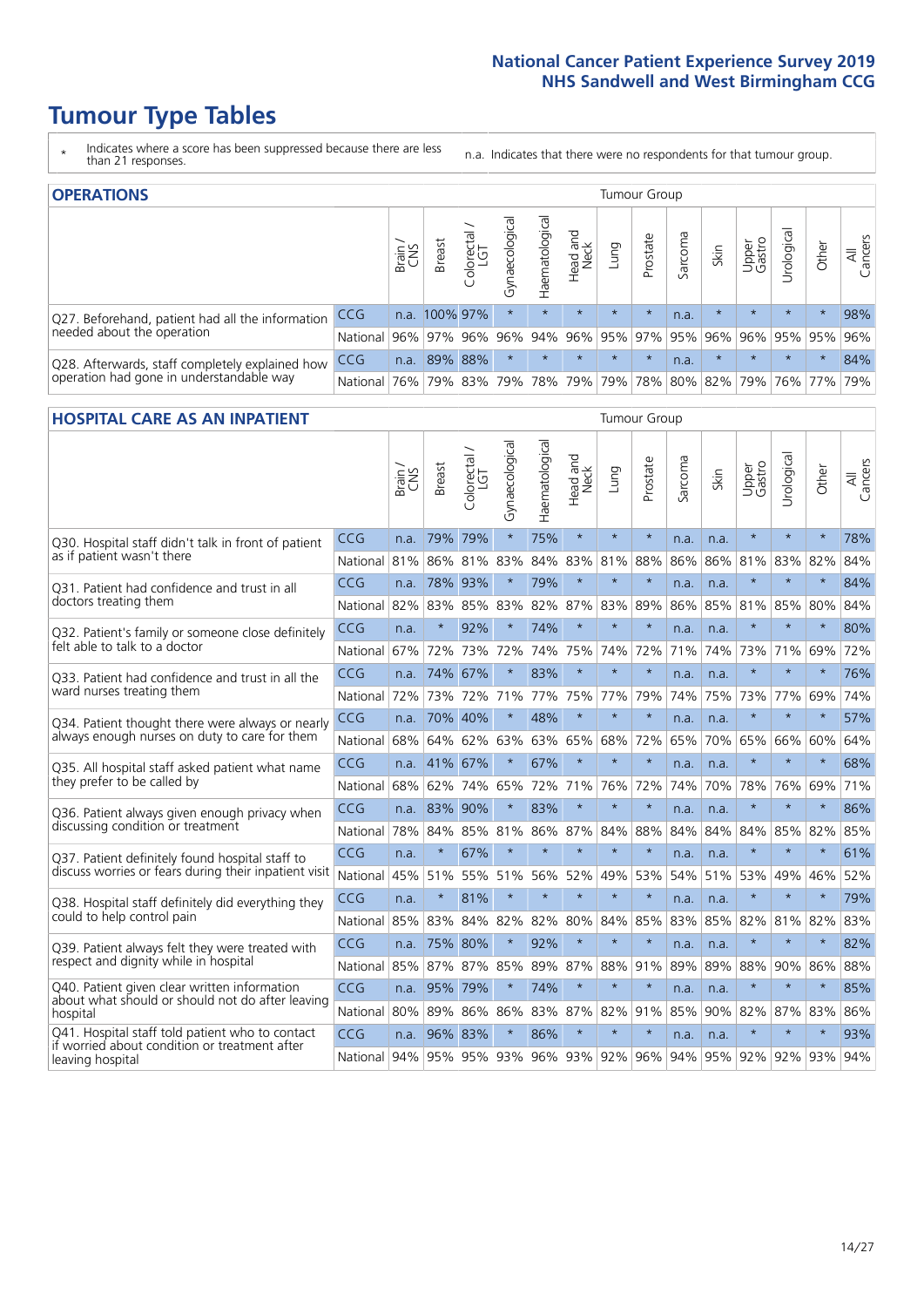# **Tumour Type Tables**

- \* Indicates where a score has been suppressed because there are less than 21 responses.
- n.a. Indicates that there were no respondents for that tumour group.

| <b>HOSPITAL CARE AS A DAY PATIENT / OUTPATIENT</b>                                                                       |            |       |               |                                   |                |                |                         | <b>Tumour Group</b> |          |         |         |                 |            |         |                |  |
|--------------------------------------------------------------------------------------------------------------------------|------------|-------|---------------|-----------------------------------|----------------|----------------|-------------------------|---------------------|----------|---------|---------|-----------------|------------|---------|----------------|--|
|                                                                                                                          |            | Brain | <b>Breast</b> | ╮<br>olorectal /<br>LGT<br>$\cup$ | Gynaecological | Haematological | ead and<br>Neck<br>Head | Lung                | Prostate | Sarcoma | Skin    | Upper<br>Gastro | Urological | Other   | All<br>Cancers |  |
| Q43. Patient definitely found hospital staff to<br>discuss worries or fears during their outpatient or<br>day case visit | CCG        | n.a.  | 65%           | 74%                               | $\star$        | 70%            | $\star$                 | $\star$             | $\star$  | n.a.    | $\star$ | $\star$         | $\star$    | $\star$ | 67%            |  |
|                                                                                                                          | National   | 66%   | 68%           | 73%                               | 70%            | 73%            | 72%                     | 70%                 | 74%      | 72%     | 72%     | 71%             | 67%        | 68%     | 71%            |  |
| Q44. Cancer doctor had the right documents at<br>patient's last outpatient appointment                                   | <b>CCG</b> | n.a.  | 96%           | 97%                               | $\star$        | 89%            | $\star$                 | $\star$             | $\star$  | n.a.    |         |                 | $\star$    | $\ast$  | 94%            |  |
|                                                                                                                          | National   | 94%   | 96%           | 96%                               | 96%            | 97%            | 96%                     | 96%                 | 96%      | 96%     | 96%     | 94%             | 96%        | 95%     | 96%            |  |
| Q46. Beforehand patient completely had                                                                                   | <b>CCG</b> | n.a.  | 95%           | $\star$                           |                |                | $\star$                 | $\star$             | $\star$  | n.a.    | n.a.    | $\star$         | $\star$    | $\star$ | 84%            |  |
| all information needed about radiotherapy<br>treatment                                                                   | National   | 91%   | 88%           | 83%                               | 88%            | 84%            | 86%                     | 86%                 | 88%      | 88%     | 84%     | 86%             | 83%        | 84%     | 86%            |  |
| Q47. Patient completely given understandable                                                                             | <b>CCG</b> | n.a.  | 59%           | $\star$                           |                |                | $\star$                 | $\star$             | $\star$  | n.a.    | n.a.    | $\star$         | $\star$    | $\star$ | 59%            |  |
| information about whether radiotherapy was<br>working                                                                    | National   | 56%   | 60%           | 57%                               | 61%            | 62%            | 63%                     | 59%                 | 60%      | 67%     | 57%     | 52%             | 59%        | 59%     | 60%            |  |
| Q49. Beforehand patient completely had all                                                                               | <b>CCG</b> | n.a.  | 81%           | $\star$                           | $\star$        | 75%            | $\star$                 | $\star$             | $\star$  | n.a.    | $\star$ | $\star$         | $\star$    | $\ast$  | 81%            |  |
| information needed about chemotherapy<br>treatment                                                                       | National   | 80%   | 82%           | 86%                               | 87%            | 85%            | 79%                     | 84%                 | 86%      | 86%     | 90%     | 84%             | 85%        | 85%     | 84%            |  |
| Q50. Patient given enough information about<br>whether chemotherapy was working in a<br>completely understandable way    | <b>CCG</b> | n.a.  | 61%           | $\star$                           | $\star$        | 59%            | $\star$                 | $\star$             | $\star$  | n.a.    | $\star$ |                 |            | $\star$ | 66%            |  |
|                                                                                                                          | National   | 54%   | 62%           | 64%                               | 68%            | 75%            |                         | 57% 67%             | 66%      | 71%     | 79%     | 61%             | 68%        | 69%     | 68%            |  |

### **HOME CARE AND SUPPORT** Tumour Group

|                                                                                                                   |            | Brain | <b>Breast</b> | Colorectal<br>LGT | ᠊ᢛ<br>Gynaecologic | Haematological | ad and<br>Neck<br>Head | <b>Dung</b> | Prostate | Sarcoma | Skin    | Upper<br>Gastro | Urological | Other   | All<br>Cancers |
|-------------------------------------------------------------------------------------------------------------------|------------|-------|---------------|-------------------|--------------------|----------------|------------------------|-------------|----------|---------|---------|-----------------|------------|---------|----------------|
| Q51. Hospital staff definitely gave family or<br>someone close all the information needed to<br>help care at home | <b>CCG</b> | n.a.  |               | 62% 61%           | $\star$            | 59%            | $\star$                | $\star$     | $\star$  | n.a.    | $\star$ | $\star$         | $\star$    | $\star$ | 60%            |
|                                                                                                                   | National   | 58%   | 58%           | 63%               | 57%                | 62%            | 67%                    | 59%         | 61%      |         | 62% 65% | 60%             | 59%        | 55%     | 60%            |
| Q52. Patient definitely given enough support<br>from health or social services during treatment                   | <b>CCG</b> | n.a.  |               | 46% 54%           | $\star$            | 36%            | $\star$                | $\star$     | $\star$  | n.a.    | $\star$ | $\star$         | $\star$    | $\star$ | 42%            |
|                                                                                                                   | National   | 42%   | 52%           | 60%               |                    | 45% 51%        | 59%                    | 50%         | 48%      |         | 53% 57% | 54%             | 48% 51%    |         | 52%            |
| Q53. Patient definitely given enough support<br>from health or social services after treatment                    | <b>CCG</b> | n.a.  | $\star$       | $\star$           | $\star$            | $\star$        | $\star$                | $\star$     | $\star$  | n.a.    |         | $\star$         | $\star$    | $\star$ | 33%            |
|                                                                                                                   | National   | 39%   |               | 41% 53%           | 39%                | 43%            | 56%                    | 40%         | 46%      |         | 48% 59% | 47%             | 44%        | 44%     | 45%            |

| <b>CARE FROM YOUR GENERAL PRACTICE</b>                                                                     |              |        |               |                        |               | Tumour Group                        |                  |         |                                     |         |         |                 |                |         |                |
|------------------------------------------------------------------------------------------------------------|--------------|--------|---------------|------------------------|---------------|-------------------------------------|------------------|---------|-------------------------------------|---------|---------|-----------------|----------------|---------|----------------|
|                                                                                                            |              | Brain, | <b>Breast</b> | ー<br>Colorectal<br>LGT | Gynaecologica | $\overline{\sigma}$<br>Haematologic | Head and<br>Neck | Lung    | Prostate                            | Sarcoma | Skin    | Upper<br>Gastro | Φ<br>Urologica | Other   | All<br>Cancers |
| Q54. GP given enough information about<br>patient's condition and treatment                                | CCG          | n.a.   |               | 96% 93%                |               | 92%                                 | $\star$          | $\star$ | $\star$                             | n.a.    | $\star$ | $\star$         | $\star$        | $\star$ | 92%            |
|                                                                                                            | National 91% |        |               | 96% 95%                | 95%           |                                     |                  |         | 96% 94% 94% 96%                     |         | 94% 96% | 93% 95% 94%     |                |         | 95%            |
| Q55. General practice staff definitely did<br>everything they could to support patient during<br>treatment | CCG          | n.a.   | 45%           | 58%                    | $\star$       | 45%                                 | $\star$          | $\star$ | $\star$                             | n.a.    | $\star$ | $\star$         | $\star$        | $\star$ | 52%            |
|                                                                                                            | National 55% |        |               | 58% 59%                | 56%           |                                     |                  |         | 56% 59% 56% 64% 56% 65% 59% 59% 55% |         |         |                 |                |         | 58%            |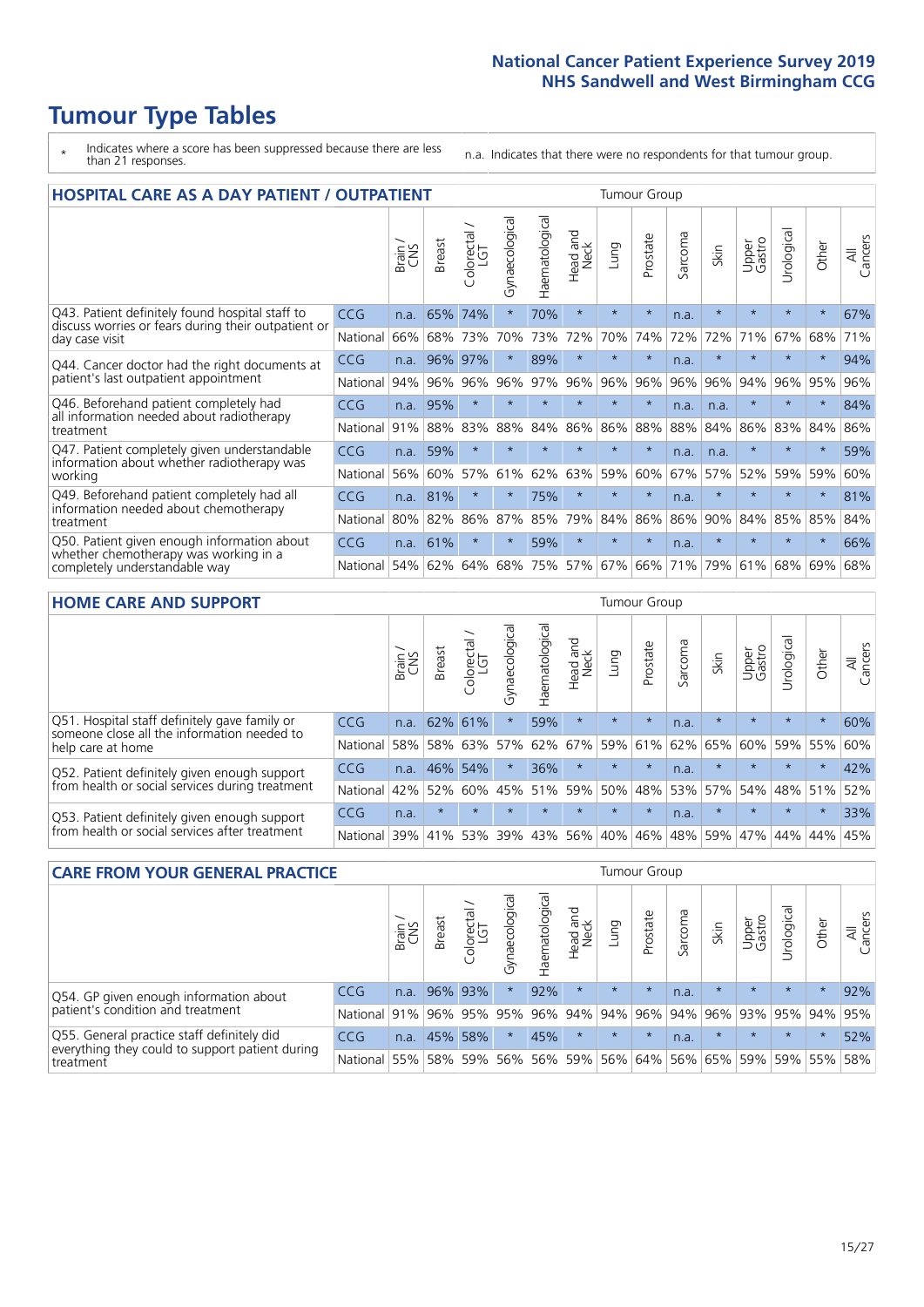# **Tumour Type Tables**

- \* Indicates where a score has been suppressed because there are less than 21 responses.
- n.a. Indicates that there were no respondents for that tumour group.

#### **YOUR OVERALL NHS CARE** THE TWO CONTROLLER THE THE THROUP CHANGE THE TUMOUR GROUP

|                                                                                                 |            | Brain | <b>Breast</b> | Colorectal<br>LGT | Gynaecological | Haematological | aad and<br>Neck<br>Head | Lung     | Prostate | arcoma<br>$\sqrt{ }$ | Skin    | Upper<br>Gastro | ন্ত<br>Urologia | Other   | All<br>Cancers |
|-------------------------------------------------------------------------------------------------|------------|-------|---------------|-------------------|----------------|----------------|-------------------------|----------|----------|----------------------|---------|-----------------|-----------------|---------|----------------|
| Q56. Different people treating and caring for                                                   | <b>CCG</b> | n.a.  | 73%           | 79%               | $\star$        | 67%            | $\star$                 | $\star$  | $\star$  | n.a.                 | $\star$ | $\star$         | 68%             | 77%     | 72%            |
| patient always work well together to give best<br>possible care                                 | National   | 60%   |               | 73% 73%           | 69%            | 75%            | 73%                     | 73%      | 75%      | 70%                  | 79%     | 69%             | 74%             | 68%     | 73%            |
| Q57. Patient given a care plan                                                                  | <b>CCG</b> | n.a.  | 50%           | 40%               | $\star$        | 40%            | $\star$                 | $\star$  | $\star$  | n.a.                 | $\star$ | $\star$         | $\star$         | $\ast$  | 40%            |
|                                                                                                 | National   | 36%   | 41%           | 40%               | 34%            | 36%            | 39%                     | 36%      | 40%      | 34%                  | 44%     | 36%             | 33%             | 31%     | 38%            |
| Q58. Overall the administration of care was good                                                | <b>CCG</b> | n.a.  | 88%           | 86%               |                | 96%            | $\star$                 | $\star$  | $\star$  | n.a.                 | $\star$ |                 | 87%             | 96%     | 90%            |
| or very good                                                                                    | National   | 85%   |               | 90% 88%           | 87%            | 91%            | 90%                     | 90%      | 88%      | 88%                  | 90%     | 86%             | 85%             | 87% 89% |                |
| Q59. Patient felt length of time for attending<br>clinics and appointments for cancer was about | CCG        | n.a.  | 70%           | 70%               |                | 55%            | $\star$                 | $^\star$ | $\star$  | n.a.                 | $\star$ |                 | 78%             | 64%     | 65%            |
| right                                                                                           | National   | 58%   | 68%           | 73%               | 66%            | 66%            | 71%                     | 71%      | 76%      | 68%                  | 73%     | 66%             | 75%             | 64%     | 69%            |
| Q60. Someone discussed with patient whether                                                     | <b>CCG</b> | n.a.  | 27%           | 52%               |                | 52%            | $\star$                 | $\star$  | $\star$  | n.a.                 | $\star$ | $\star$         |                 | 41% 40% |                |
| they would like to take part in cancer research                                                 | National   | 42%   | 30%           | 32%               | 31%            | 33%            | 21%                     | 34%      | 31%      | 36%                  | 20%     | 36%             | 21%             | 32%     | 30%            |
| Q61. Patient's average rating of care scored from<br>very poor to very good                     | <b>CCG</b> | n.a.  | 8.7           | 8.6               | $\star$        | 8.5            | $\star$                 | $\star$  | $\star$  | n.a.                 | $\star$ | $\star$         | $\star$         | 9.0     | 8.6            |
|                                                                                                 | National   | 8.6   | 8.9           | 8.8               | 8.7            | 8.9            | 8.8                     | 8.8      | 8.8      | 8.8                  | 8.9     | 8.7             | 8.7             | 8.7     | 8.8            |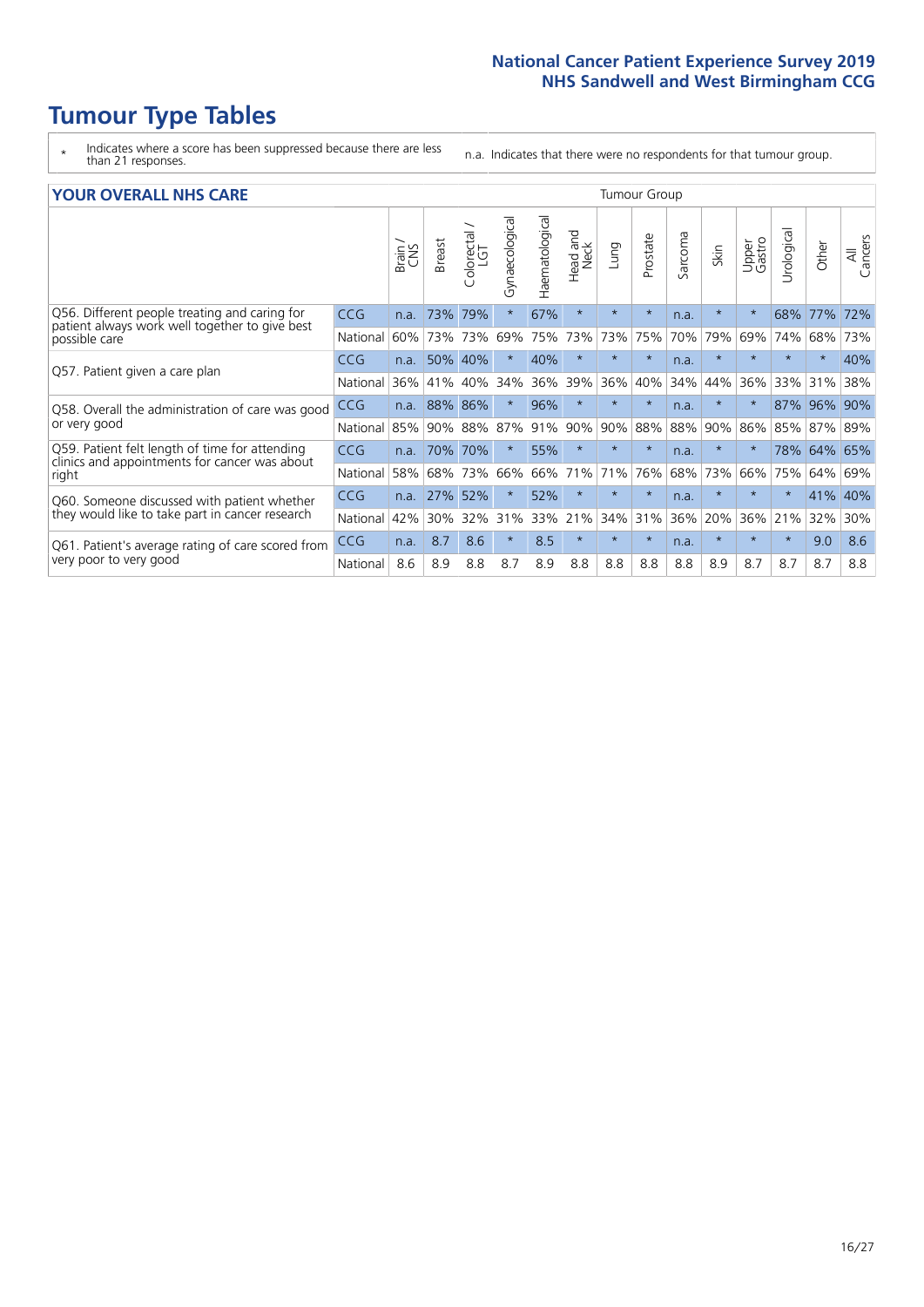### **Year on Year Charts**





### **DIAGNOSTIC TESTS**





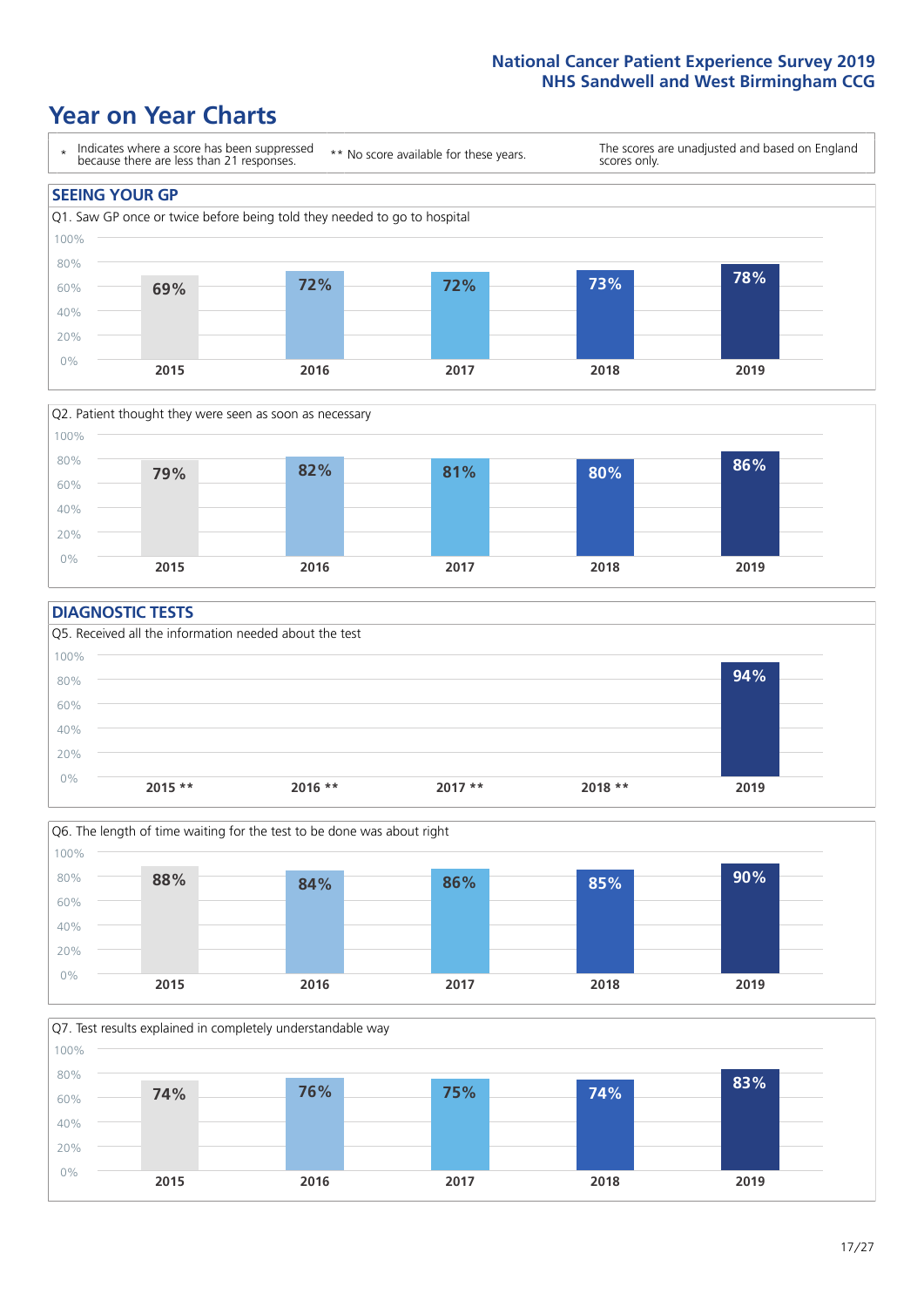







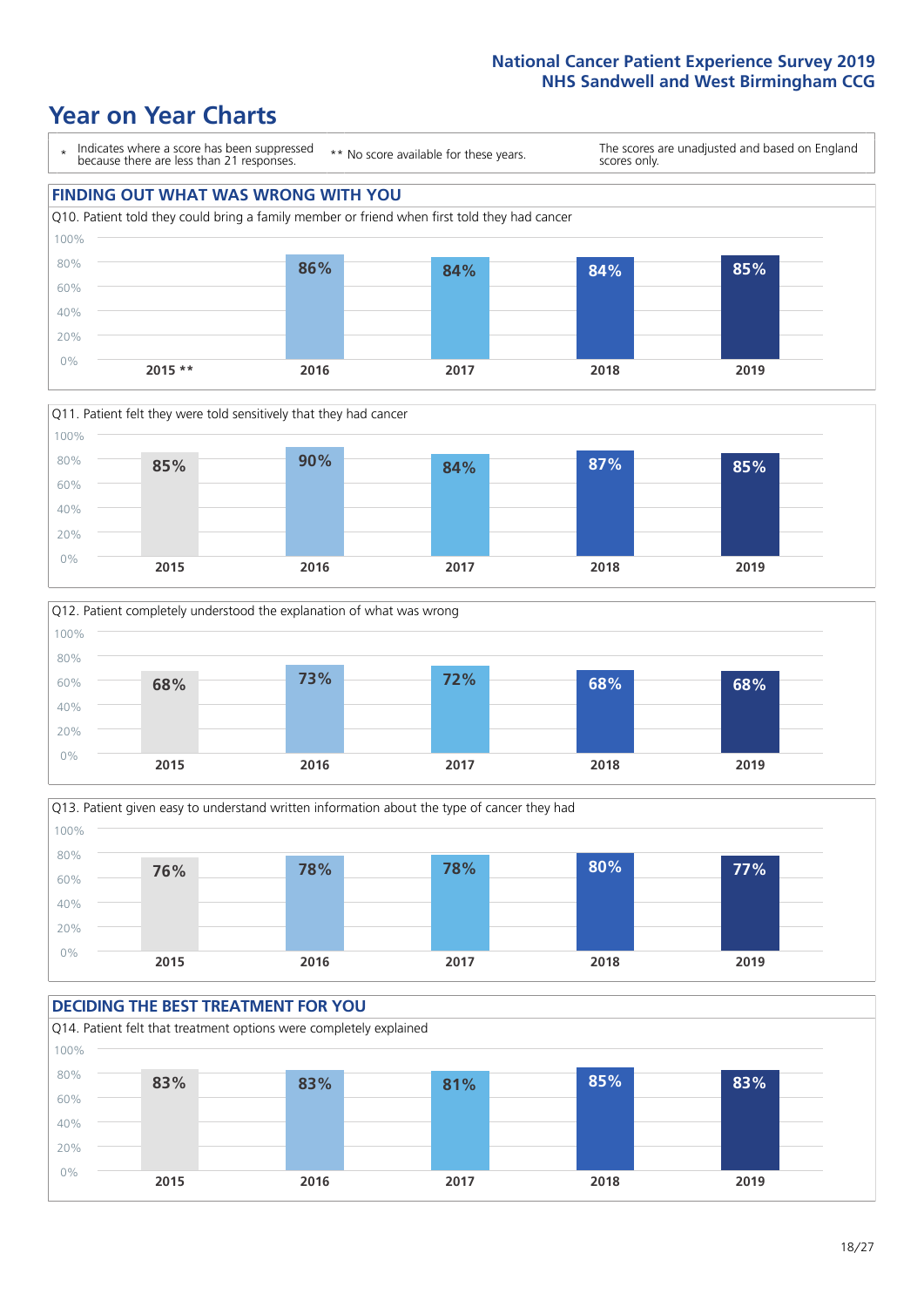





Q18. Patient definitely involved as much as they wanted in decisions about care and treatment  $0%$ 20% 40% 60% 80% 100% **2015 \*\* 2016 \*\* 2017 \*\* 2018 \*\* 2019 77%**

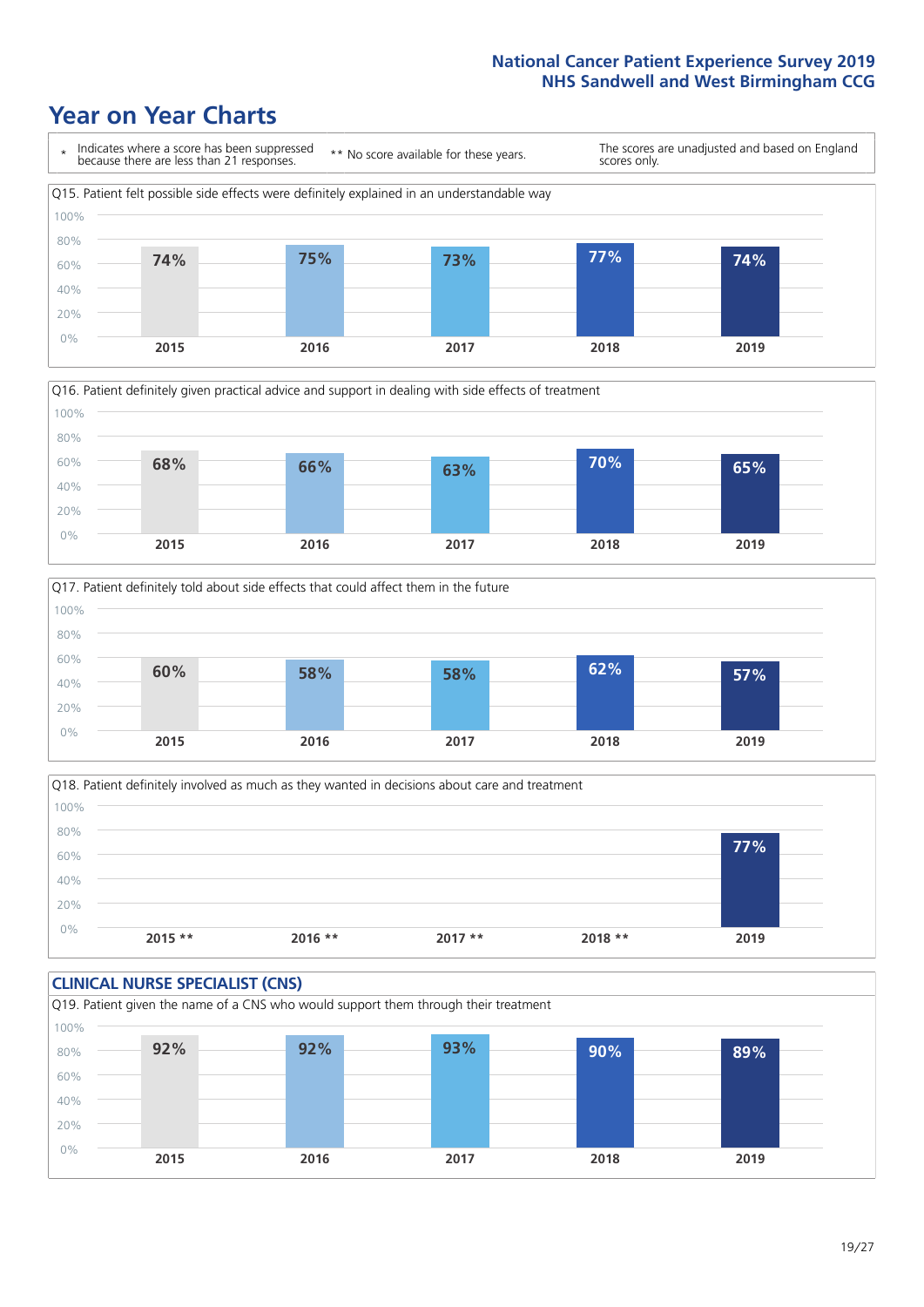









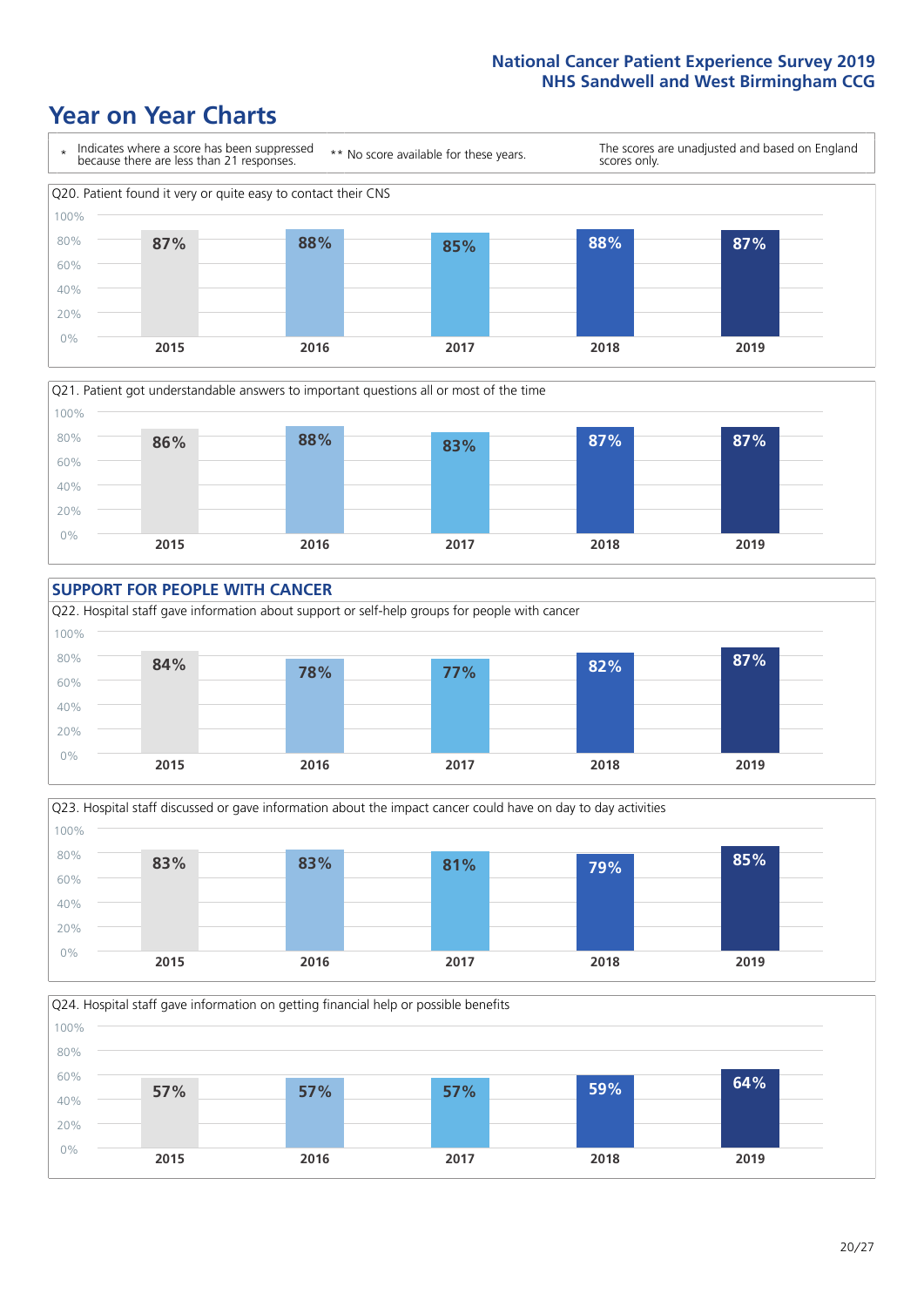### **Year on Year Charts**



#### **OPERATIONS**





### **HOSPITAL CARE AS AN INPATIENT** Q30. Hospital staff didn't talk in front of patient as if patient wasn't there 0% 20% 40% 60% 80% 100% **2015 \*\* 2016 \*\* 2017 \*\* 2018 \*\* 2019 78%**

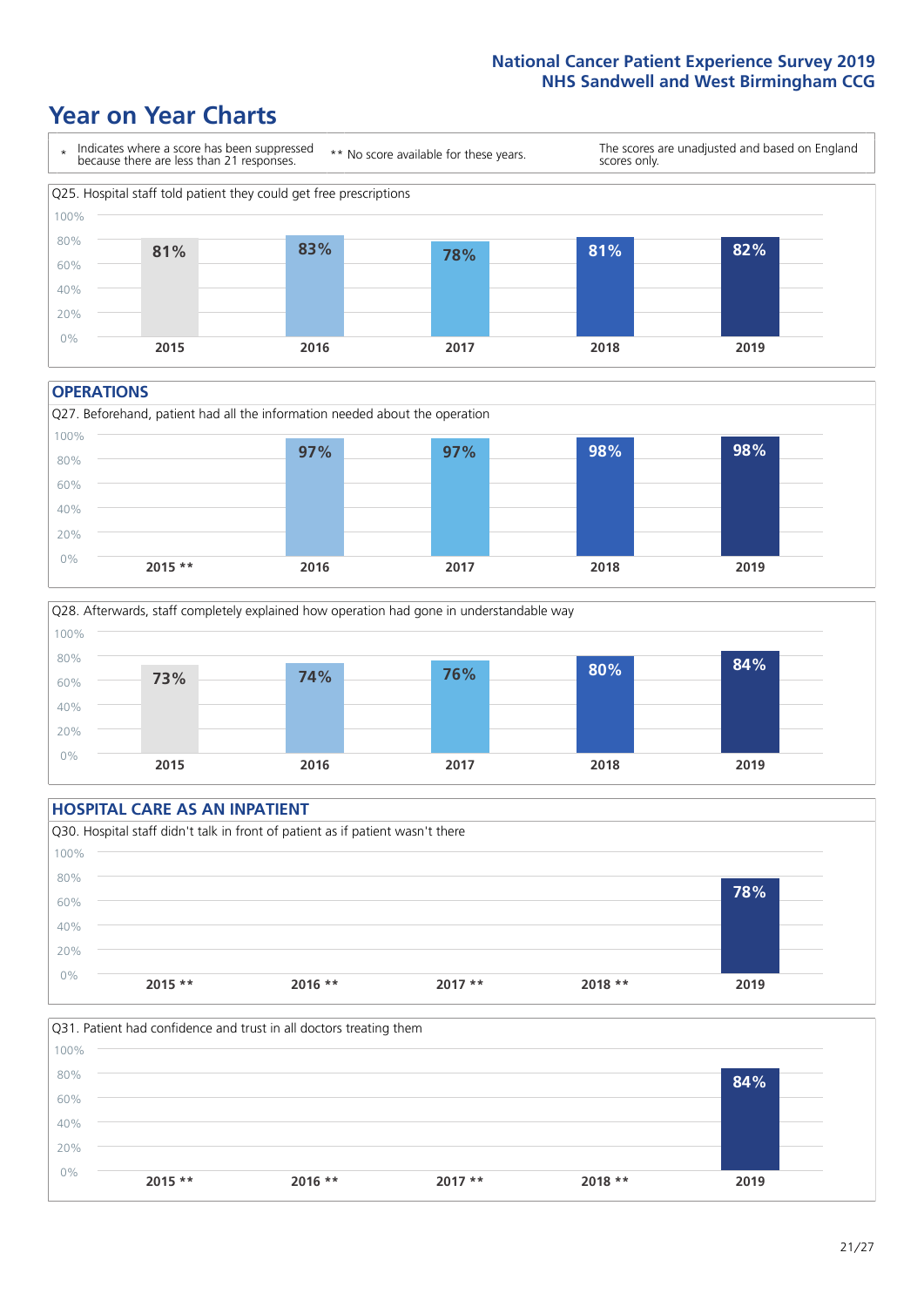







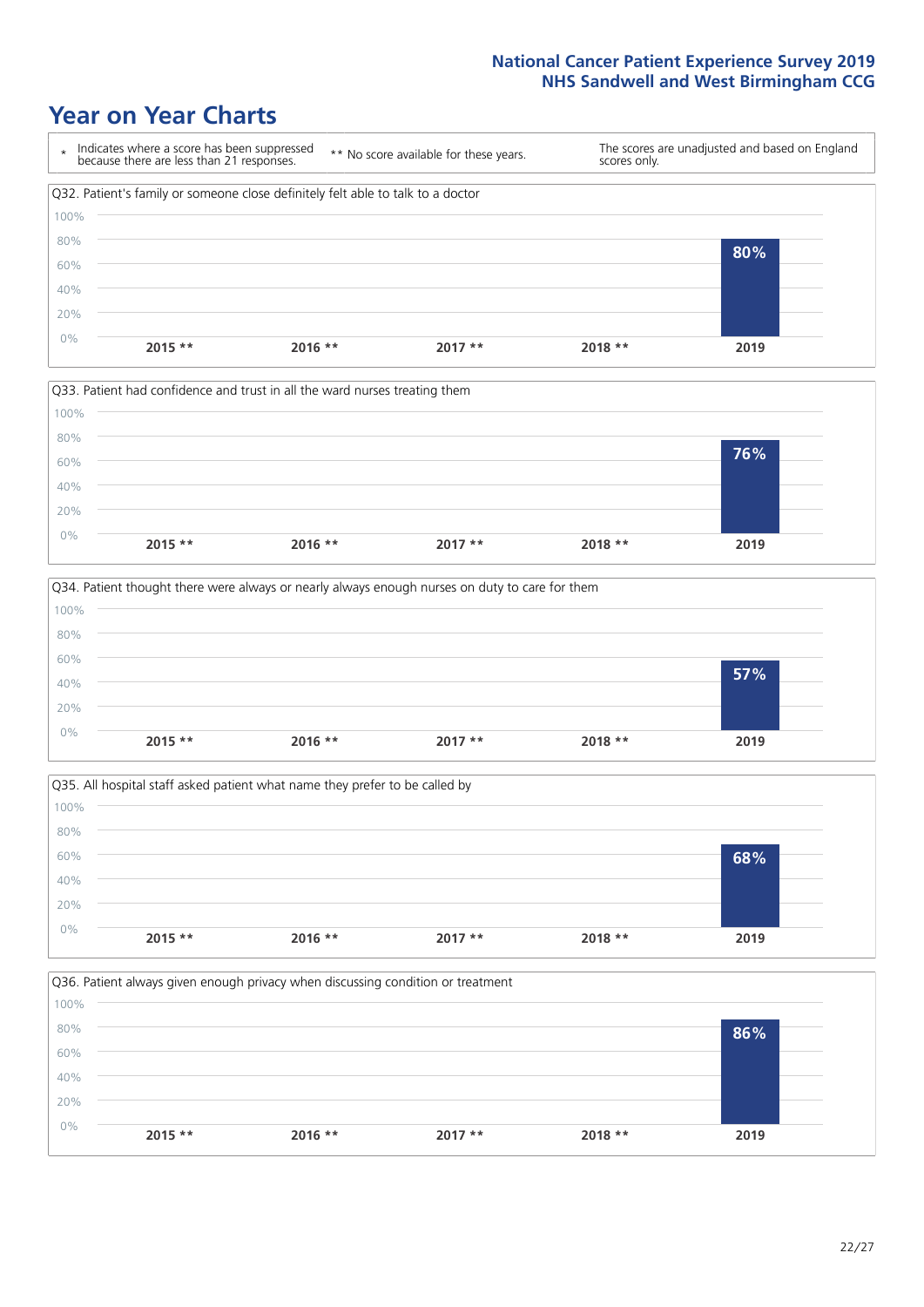







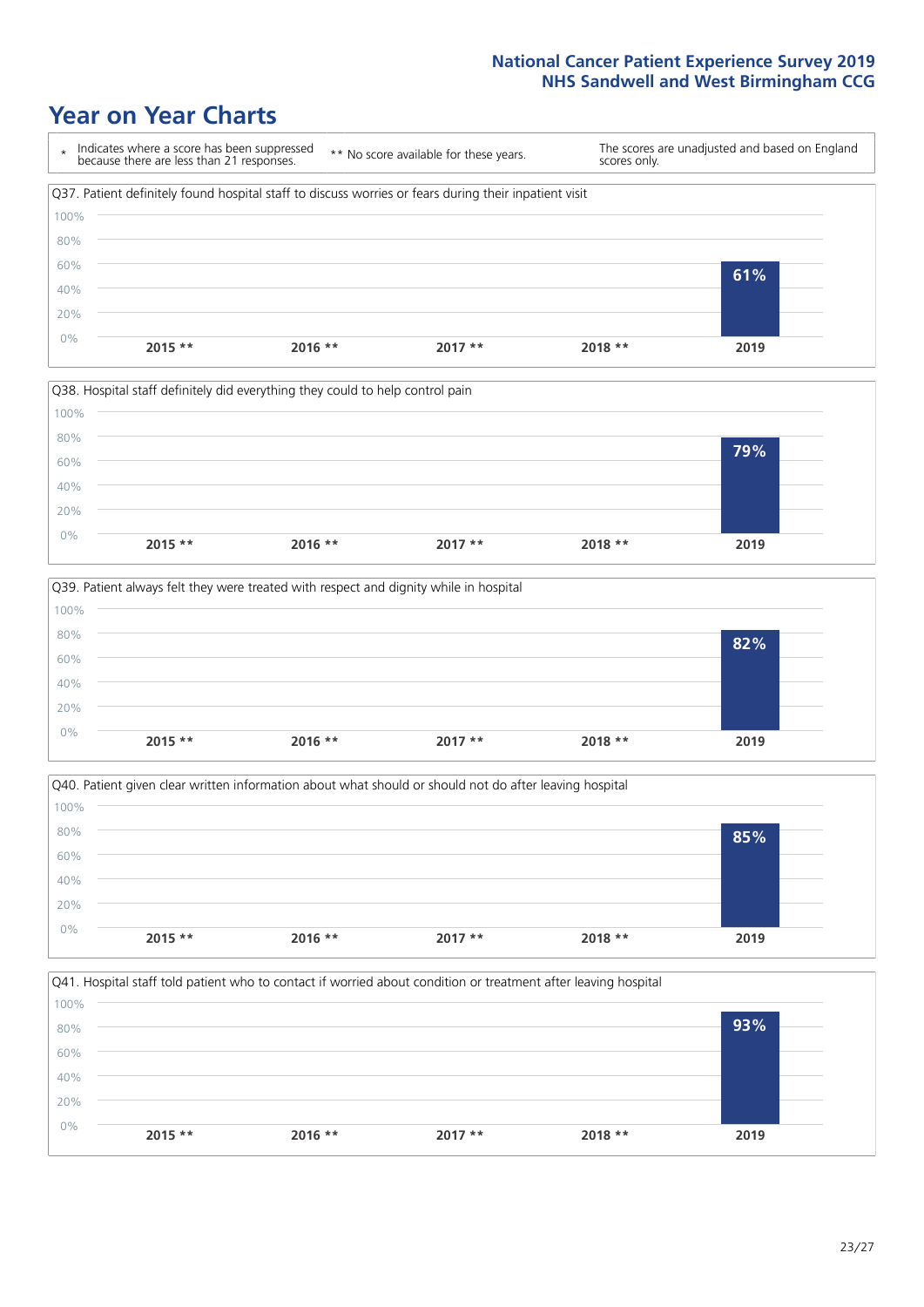### **Year on Year Charts**

\* Indicates where a score has been suppressed because there are less than 21 responses.

\*\* No score available for these years.

The scores are unadjusted and based on England scores only.

### **HOSPITAL CARE AS A DAY PATIENT / OUTPATIENT**









Q49. Beforehand patient completely had all information needed about chemotherapy treatment 0% 20% 40% 60% 80% 100% **2015 2016 2017 2018 2019 81% 87% 84% 82% 81%**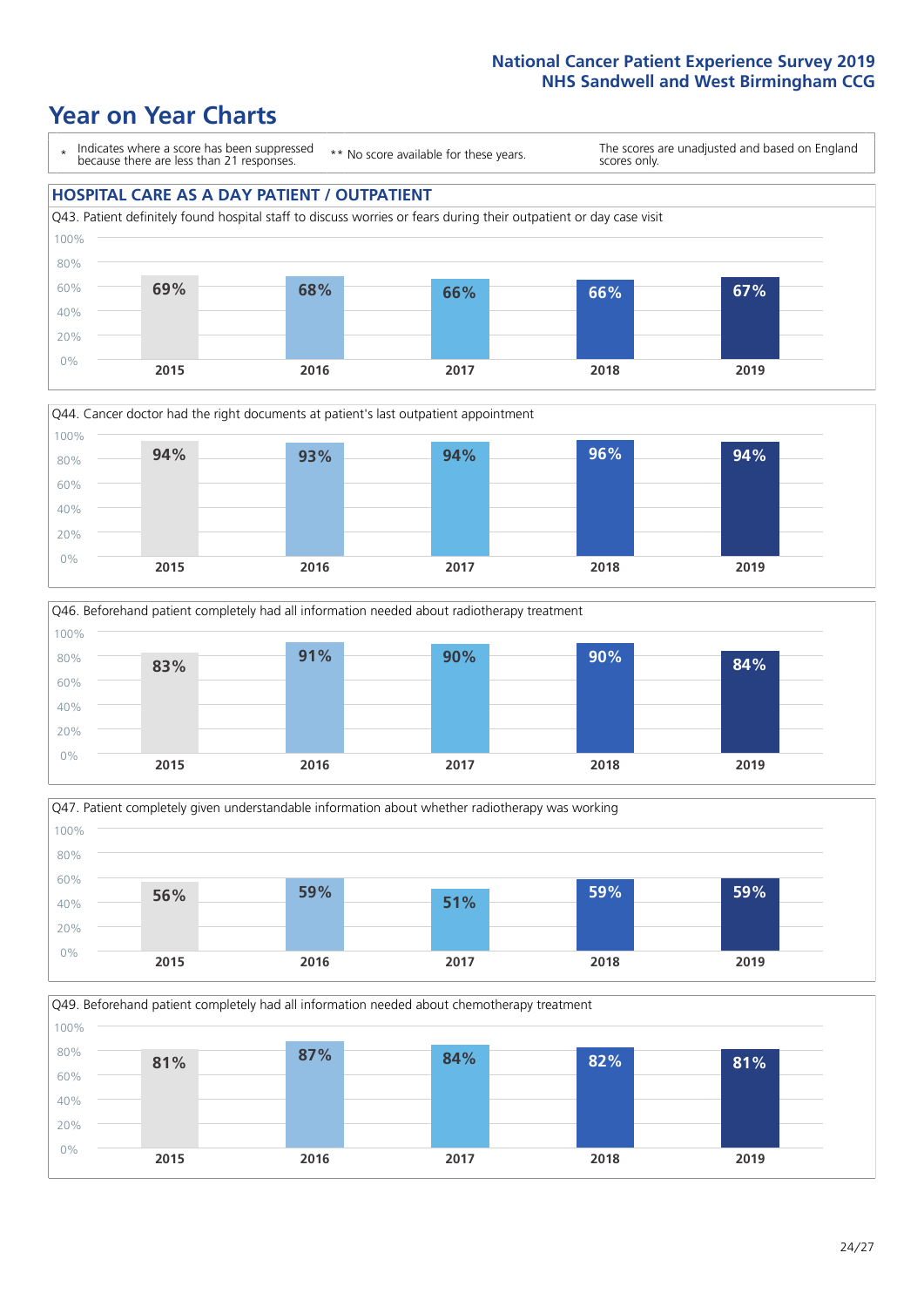### **Year on Year Charts**



#### **HOME CARE AND SUPPORT**







### **CARE FROM YOUR GENERAL PRACTICE** Q54. GP given enough information about patient's condition and treatment 0% 20% 40% 60% 80% 100% **2015 2016 2017 2018 2019 94% 94% 94% 92% 92%**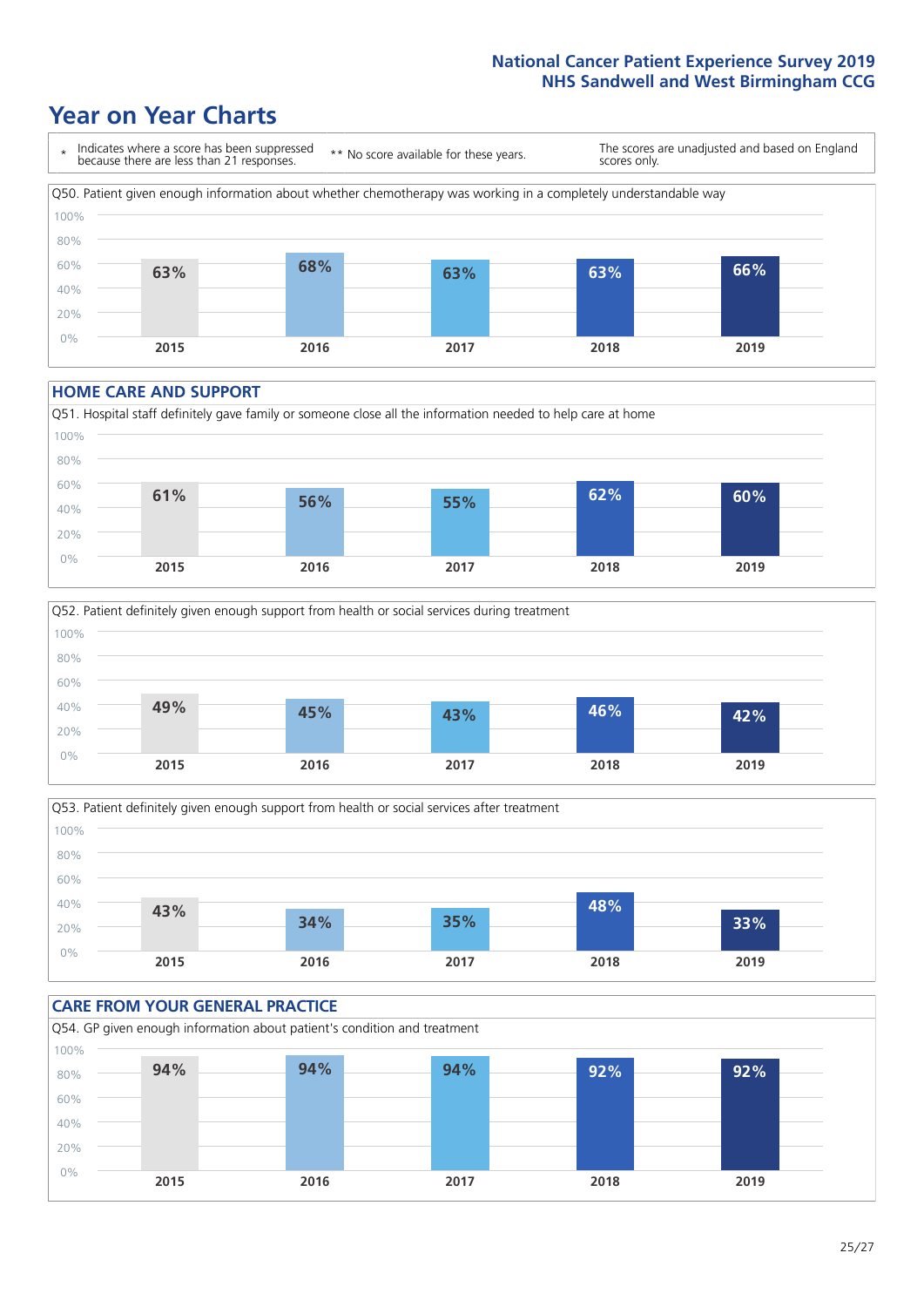### **Year on Year Charts**



#### **YOUR OVERALL NHS CARE**







Q59. Patient felt length of time for attending clinics and appointments for cancer was about right